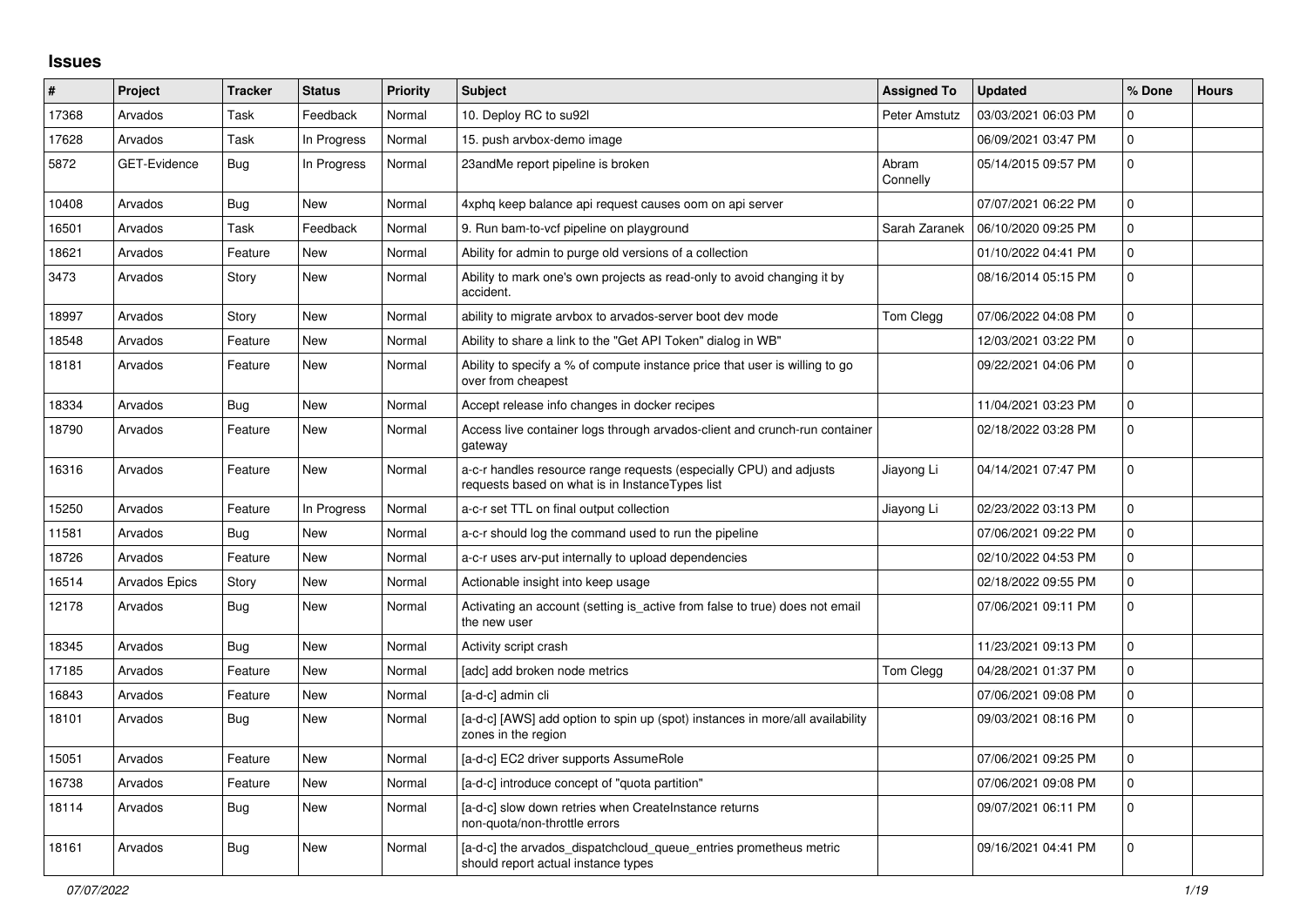| $\pmb{\#}$ | Project             | <b>Tracker</b> | <b>Status</b> | <b>Priority</b> | <b>Subject</b>                                                                                                                                | <b>Assigned To</b> | <b>Updated</b>      | % Done       | <b>Hours</b> |
|------------|---------------------|----------------|---------------|-----------------|-----------------------------------------------------------------------------------------------------------------------------------------------|--------------------|---------------------|--------------|--------------|
| 17775      | Arvados             | <b>Bug</b>     | New           | Normal          | [a-d-c] the user should be able to see when preemptible nodes get shut<br>down and the running container requeued                             |                    | 12/14/2021 09:01 PM | $\mathbf{0}$ |              |
| 17771      | Arvados             | Bug            | <b>New</b>    | Normal          | [a-d-c] when a cluster supports preemptible nodes, there should be a knob<br>to allow the user to choose the use of preemptible nodes, or not |                    | 07/06/2021 09:08 PM | 0            |              |
| 17780      | Arvados             | Bug            | <b>New</b>    | Normal          | [a-d-c] when toggling UsePreemptibleInstances, existing containers that<br>are runnable generate lots of errors                               |                    | 07/06/2021 09:07 PM | 0            |              |
| 482        | GET-Evidence        | Feature        | New           | Normal          | add "affects self (hom or dominant)" checkbox (vs "affects offspring") on<br>result page                                                      | Tom Clegg          | 02/16/2011 02:57 PM | $\mathbf 0$  |              |
| 3025       | Tapestry            | Feature        | New           | Normal          | Add an admin interface feature to export all enrolled users $+$ shipping<br>address as a csv file.                                            |                    | 06/13/2014 08:36 PM | $\mathbf 0$  |              |
| 15783      | Arvados             | Story          | New           | Normal          | Add Arvados services go docs                                                                                                                  |                    | 07/06/2021 09:08 PM | 0            |              |
| 13514      | Arvados             | Feature        | New           | Normal          | Add arvswitch to shell accounts by default                                                                                                    |                    | 04/22/2020 08:54 PM | 0            |              |
| 10718      | Arvados             | Bug            | <b>New</b>    | Normal          | add a --user-script option to install-arvados-jobs-image                                                                                      |                    | 07/07/2021 06:21 PM | $\mathbf 0$  |              |
| 19058      | Arvados             | Support        | New           | Normal          | Add code scanning to jenkins pipeline                                                                                                         |                    | 04/27/2022 03:08 PM | 0            |              |
| 516        | <b>GET-Evidence</b> | Feature        | New           | Normal          | Add conservation track from ucsc                                                                                                              |                    | 02/17/2011 07:08 PM | $\pmb{0}$    |              |
| 925        | <b>GET-Evidence</b> | Feature        | In Progress   | Normal          | Add EVS frequency data                                                                                                                        | Tom Clegg          | 05/16/2012 03:30 PM | 0            |              |
| 17232      | Arvados             | Support        | New           | Normal          | add example of readRDS() to arvadosR help                                                                                                     |                    | 11/09/2021 07:58 PM | $\mathbf 0$  |              |
| 2231       | Tapestry            | Feature        | New           | Normal          | add flag to choose locale                                                                                                                     | Ward<br>Vandewege  | 02/26/2014 12:34 PM | $\mathbf 0$  |              |
| 8254       | Arvados             | Bug            | New           | Normal          | Add Gantt chart for pipeline optimization                                                                                                     |                    | 07/07/2021 06:27 PM | 0            |              |
| 9241       | GET-Evidence        | Feature        | New           | Normal          | Add "Genes for Good" support for genome report                                                                                                |                    | 05/19/2016 04:52 PM | $\mathbf 0$  |              |
| 6124       | Arvados             | Task           | New           | Normal          | Add "goal mode" infrastructure                                                                                                                | Tom Clegg          | 07/07/2021 06:29 PM | 0            |              |
| 696        | <b>GET-Evidence</b> | Feature        | New           | Normal          | Add Google Search API                                                                                                                         |                    | 09/15/2011 01:53 PM | $\pmb{0}$    |              |
| 5571       | Tapestry            | Feature        | New           | Normal          | Add hulD to 'aaData' entries in 'public_genetic_data.json' request                                                                            |                    | 03/25/2015 09:47 PM | 0            |              |
| 10164      | Arvados             | Feature        | New           | Normal          | Additional Crunch job logging controls                                                                                                        |                    | 07/07/2021 06:23 PM | $\mathbf 0$  |              |
| 18239      | Arvados             | Story          | New           | Normal          | Add Kubernetes testing to CI                                                                                                                  |                    | 11/09/2021 07:56 PM | $\mathbf 0$  |              |
| 17148      | Arvados             | Feature        | New           | Normal          | add logging middleware to lib/cmd                                                                                                             |                    | 06/07/2021 02:42 PM | 0            |              |
| 12978      | Arvados             | Feature        | New           | Normal          | Add method uuid() to collections                                                                                                              |                    | 01/19/2018 04:10 PM | $\mathbf 0$  |              |
| 6143       | <b>GET-Evidence</b> | Bug            | New           | Normal          | Add 'nofollow' to download links for report                                                                                                   | Abram<br>Connelly  | 05/27/2015 08:21 PM | $\mathbf 0$  |              |
| 1080       | GET-Evidence        | Feature        | <b>New</b>    | Normal          | Add non-reference variant counts to metadata                                                                                                  | Madeleine Ball     | 08/14/2012 05:28 PM | 0            |              |
| 16782      | Arvados Epics       | Story          | New           | Normal          | Add-on module system                                                                                                                          |                    | 02/18/2022 09:55 PM | 0            |              |
| 18501      | Arvados             | Bug            | New           | Normal          | Add option in ARV GUI to open link in new tab                                                                                                 |                    | 11/30/2021 03:43 PM | 0            |              |
| 17674      | Arvados             | Bug            | New           | Normal          | add profiling infrastructure to Rails API server                                                                                              |                    | 06/08/2021 05:53 PM | $\mathbf 0$  |              |
| 6257       | Tapestry            | Story          | In Progress   | Normal          | Add public facing database dump, cron job and Arvados upload                                                                                  | Abram<br>Connelly  | 07/07/2015 04:22 PM | 100          |              |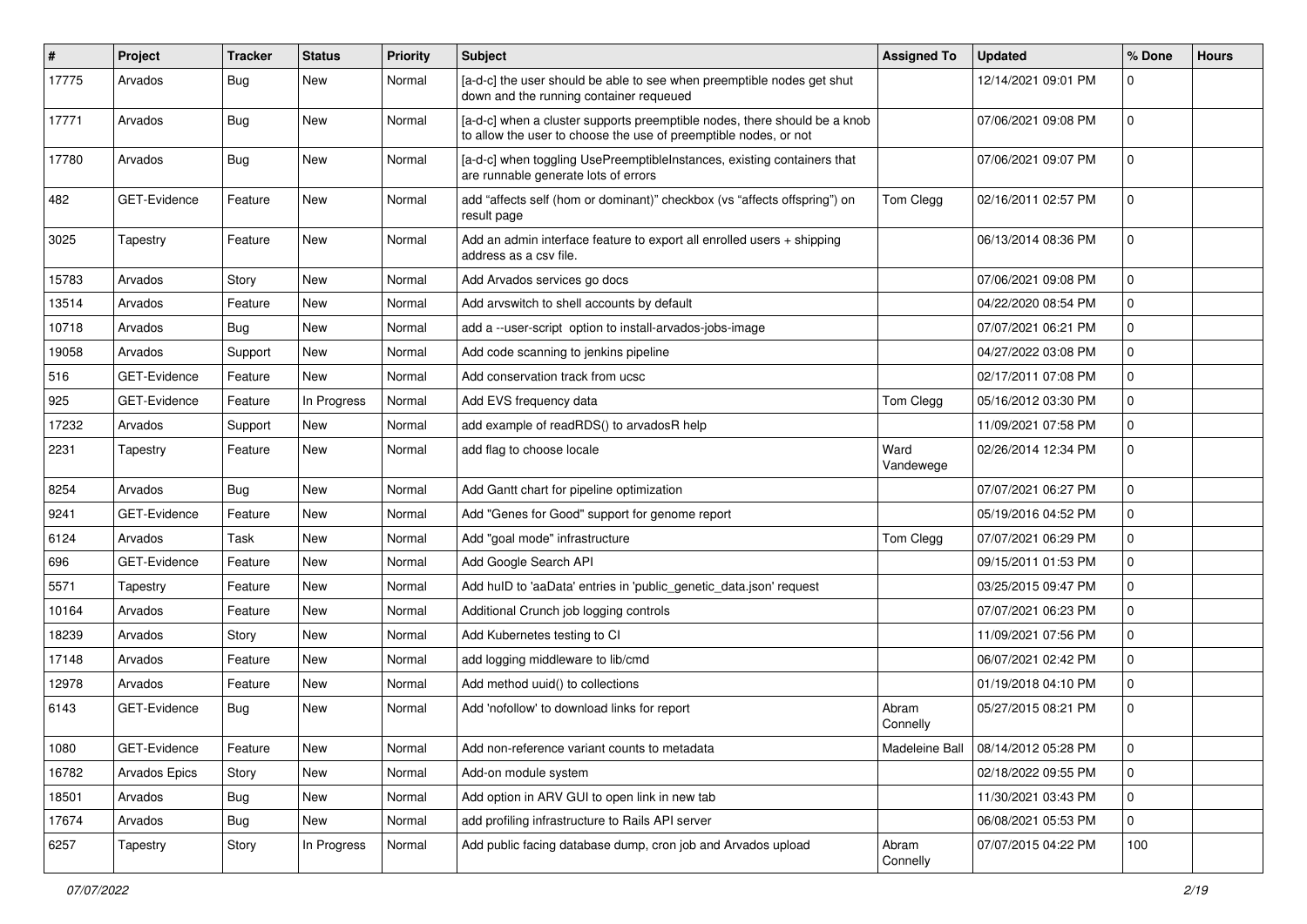| #     | Project                | <b>Tracker</b> | <b>Status</b> | <b>Priority</b> | <b>Subject</b>                                                                              | <b>Assigned To</b> | <b>Updated</b>      | % Done         | <b>Hours</b> |
|-------|------------------------|----------------|---------------|-----------------|---------------------------------------------------------------------------------------------|--------------------|---------------------|----------------|--------------|
| 15425 | Arvados<br>Workbench 2 | Story          | <b>New</b>    | Normal          | Add "search all versions" checkbox to Search UI                                             |                    | 06/26/2019 05:54 PM | $\mathbf 0$    |              |
| 18197 | Arvados                | Feature        | <b>New</b>    | Normal          | add search option to input selection when running a workflow                                |                    | 09/27/2021 07:41 PM | $\mathbf 0$    |              |
| 17168 | Arvados                | Bug            | In Progress   | Normal          | Add some basic documentation about wb2 to user guide                                        | Sarah Zaranek      | 11/30/2020 09:28 PM | $\mathbf 0$    |              |
| 714   | GET-Evidence           | Feature        | <b>New</b>    | Normal          | Add spam-control measures                                                                   |                    | 09/22/2011 06:59 PM | $\mathbf 0$    |              |
| 1084  | GET-Evidence           | Feature        | New           | Normal          | Add support for deCODE data                                                                 | Madeleine Ball     | 08/16/2012 11:20 AM | $\mathbf 0$    |              |
| 1085  | GET-Evidence           | Feature        | <b>New</b>    | Normal          | Add support for Family Tree DNA (FTDNA) data                                                | Madeleine Ball     | 08/16/2012 11:23 AM | $\mathbf 0$    |              |
| 18970 | Arvados                | Feature        | New           | Normal          | Add support for publicly shared collections (anonymous user)                                |                    | 04/04/2022 03:17 PM | 0              |              |
| 19162 | Arvados                | Task           | <b>New</b>    | Normal          | Add tests                                                                                   | Peter Amstutz      | 07/06/2022 03:30 PM | $\mathbf 0$    |              |
| 15689 | Arvados                | Feature        | <b>New</b>    | Normal          | Add the ability to start arvbox with a specific arvados repo                                |                    | 10/04/2019 02:50 PM | 0              |              |
| 10354 | Arvados                | Story          | New           | Normal          | Add varchar_pattern_ops to all relevant PostgreSQL UUID indexes                             | Tom Morris         | 07/07/2021 06:22 PM | 0              |              |
| 17274 | Arvados                | Story          | <b>New</b>    | Normal          | Add "viewer.commonwl.org" DNS alias                                                         | Peter Amstutz      | 02/24/2021 07:45 PM | $\mathbf 0$    |              |
| 6412  | Tapestry               | <b>Bug</b>     | New           | Normal          | Admin cannot use UserFilesController#reprocess unless admin account is<br>marked "enrolled" |                    | 06/24/2015 08:16 PM | $\mathbf 0$    |              |
| 15347 | Arvados<br>Workbench 2 | Bug            | <b>New</b>    | Normal          | [Admin functionality] Admin cannot see another user's content inside the<br>trash           |                    | 02/12/2020 03:03 PM | $\mathbf 0$    |              |
| 18499 | Arvados                | <b>Bug</b>     | <b>New</b>    | Normal          | Advanced Dialog on collections shows the manifest_text as null                              |                    | 11/30/2021 03:38 PM | $\mathbf 0$    |              |
| 18280 | Arvados                | <b>Bug</b>     | <b>New</b>    | Normal          | Advanced Search in ARV PROD GUI non-functional                                              |                    | 10/20/2021 04:46 PM | $\mathbf 0$    |              |
| 18192 | Arvados                | <b>Bug</b>     | <b>New</b>    | Normal          | Advanced search is showing ROX IDs in the search field syntax instead of<br>clear values    |                    | 09/27/2021 07:13 PM | $\mathbf 0$    |              |
| 19052 | Arvados                | <b>Bug</b>     | Feedback      | Normal          | Advanced search shows wrong value in owner column                                           | Daniel Kutyła      | 07/06/2022 03:26 PM | 100            |              |
| 18840 | Arvados                | Feature        | <b>New</b>    | Normal          | Algorithm to repack small files into larger blocks                                          |                    | 03/08/2022 03:15 PM | $\mathbf 0$    |              |
| 495   | GET-Evidence           | <b>Bug</b>     | <b>New</b>    | Normal          | Allele frequency missing for rs41281314                                                     | Tom Clegg          | 02/15/2011 03:17 PM | $\mathbf 0$    |              |
| 19196 | Arvados                | Feature        | New           | Normal          | Allow API select parameter to add/remove fields from the default set                        |                    | 06/14/2022 02:35 PM | $\mathbf 0$    |              |
| 5861  | Arvados                | Task           | <b>New</b>    | Normal          | Allow editing pipeline parameters in workbench                                              | Tom Clegg          | 02/14/2017 08:00 PM | $\mathbf 0$    |              |
| 476   | GET-Evidence           | Feature        | <b>New</b>    | Low             | allow "lab members" group to upload/view publication PDFs                                   | Tom Clegg          | 02/16/2011 02:22 PM | $\mathbf 0$    |              |
| 488   | GET-Evidence           | Feature        | New           | Normal          | Allow non-nsSNP variants                                                                    | Tom Clegg          | 02/16/2011 02:56 PM | $\mathbf 0$    |              |
| 17304 | Arvados                | Feature        | <b>New</b>    | Normal          | Allow setting properties on processes                                                       |                    | 01/29/2021 04:59 PM | $\mathbf 0$    |              |
| 12239 | Arvados                | Story          | New           | Normal          | Allow templating of the collection sharing web page                                         |                    | 07/06/2021 09:18 PM | $\mathbf 0$    |              |
| 16563 | Arvados                | Feature        | New           | Normal          | All services support TLS directly                                                           |                    | 06/24/2020 06:56 PM | l 0            |              |
| 14622 | GET-Evidence           | <b>Bug</b>     | New           | Normal          | Annotate I7g CWL pipeline                                                                   | Ben Carr           | 12/17/2018 02:15 PM | $\overline{0}$ |              |
| 7300  | Lightning              | Story          | New           | Normal          | Annotate Tiling 1.0 public library                                                          |                    | 05/15/2019 06:12 PM | $\mathbf 0$    |              |
| 7695  | Arvados                | <b>Bug</b>     | New           | Normal          | [API] Accept collection UUID as a job's docker_image constraint                             |                    | 07/07/2021 06:27 PM | $\overline{0}$ |              |
| 15320 | Arvados                | Feature        | New           | Normal          | [API] add integration test for new user signup                                              |                    | 07/06/2021 09:08 PM | $\overline{0}$ |              |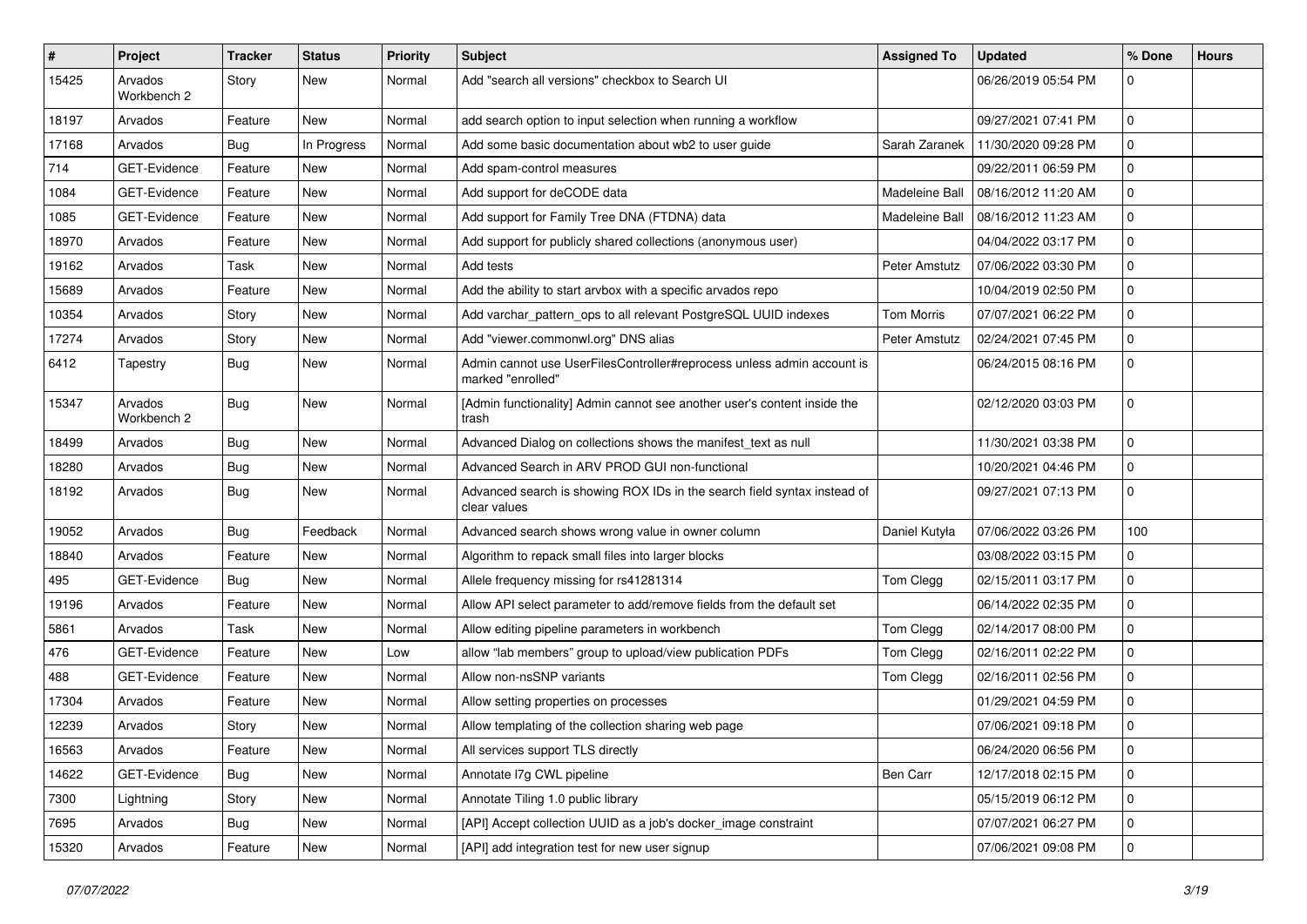| $\vert$ # | Project | <b>Tracker</b> | <b>Status</b> | Priority | <b>Subject</b>                                                                                                            | <b>Assigned To</b>   | <b>Updated</b>      | % Done      | <b>Hours</b> |
|-----------|---------|----------------|---------------|----------|---------------------------------------------------------------------------------------------------------------------------|----------------------|---------------------|-------------|--------------|
| 7141      | Arvados | <b>Bug</b>     | <b>New</b>    | Normal   | [API] Advertise anonymous token in discovery document                                                                     |                      | 07/07/2021 06:28 PM | 0           |              |
| 4650      | Arvados | Feature        | New           | Normal   | [API] API method and CLI shortcut for refreshing the signatures on some<br>block locators (without creating a collection) |                      | 07/07/2021 06:35 PM | $\mathbf 0$ |              |
| 4175      | Arvados | Bug            | <b>New</b>    | Normal   | [API] API method and interface to check if a bugfix is deployed on a cluster                                              |                      | 07/07/2021 06:36 PM | $\mathbf 0$ |              |
| 4288      | Arvados | Bug            | New           | Normal   | [API] api server docker_images endpoint                                                                                   |                      | 07/07/2021 06:35 PM | $\mathbf 0$ |              |
| 4919      | Arvados | Story          | <b>New</b>    | Normal   | [API] Arvados clients can use standard OAuth2 protocol instead of custom<br>token handling mechanism                      |                      | 07/07/2021 06:31 PM | $\mathbf 0$ |              |
| 10767     | Arvados | Feature        | <b>New</b>    | Normal   | [API] [arvados-ws] remove all websockets and puma related code from the<br>api server codebase                            |                      | 07/06/2021 09:11 PM | 0           |              |
| 11260     | Arvados | <b>Bug</b>     | New           | Normal   | [API] "arv group contents" produces a 404 error (seems to POST instead<br>of GET?)                                        |                      | 07/06/2021 09:24 PM | $\mathbf 0$ |              |
| 4273      | Arvados | Bug            | <b>New</b>    | Normal   | [API] as admin user, permission denied canceling a job (started by another<br>user)                                       |                      | 07/07/2021 06:35 PM | $\mathbf 0$ |              |
| 9262      | Arvados | Feature        | <b>New</b>    | Normal   | [API] Associate admin privileges with token instead of user account                                                       |                      | 01/15/2020 09:03 PM | $\mathbf 0$ |              |
| 14405     | Arvados | <b>Bug</b>     | <b>New</b>    | Normal   | [API] Avoid long-running transactions when sweeping trashed objects                                                       |                      | 07/06/2021 09:09 PM | $\mathbf 0$ |              |
| 8346      | Arvados | Bug            | New           | Normal   | [API] Bad compute node address detection on private networks                                                              |                      | 07/07/2021 06:27 PM | $\mathbf 0$ |              |
| 13766     | Arvados | Bug            | In Progress   | Normal   | [API] bug in libyaml / Pysch used by API server to parse yaml                                                             | <b>Peter Amstutz</b> | 07/06/2021 09:26 PM | 50          |              |
| 11531     | Arvados | Bug            | <b>New</b>    | Normal   | [API] clean up stale/conflicting dns data from deleted node records                                                       |                      | 07/06/2021 09:23 PM | 0           |              |
| 3162      | Arvados | Feature        | <b>New</b>    | Normal   | [API] Client can request signed locators for specific blobs from API server                                               |                      | 07/07/2014 11:42 AM | $\Omega$    |              |
| 18205     | Arvados | Feature        | <b>New</b>    | Normal   | [api] [cloud] add live compute instance price to container record                                                         |                      | 07/05/2022 09:40 PM | $\mathbf 0$ |              |
| 14016     | Arvados | Feature        | New           | Normal   | [API] Container request can provide existing collection UUID that will<br>accept CR output                                |                      | 07/06/2021 09:09 PM | $\mathbf 0$ |              |
| 15582     | Arvados | Feature        | <b>New</b>    | Normal   | [API] [Controller] Per-user client login permissions                                                                      |                      | 08/21/2019 05:40 PM | $\mathbf 0$ |              |
| 18936     | Arvados | Bug            | New           | Normal   | [api] [controller] remove reader token support                                                                            |                      | 07/05/2022 09:52 PM | $\mathbf 0$ |              |
| 17314     | Arvados | Bug            | <b>New</b>    | Normal   | [API] [controller] [Workbench] 404 on foreign user UUID in admin interface                                                |                      | 07/06/2021 09:08 PM | $\pmb{0}$   |              |
| 11153     | Arvados | Feature        | New           | Normal   | [API] create_token script should allow operator to provide token scopes<br>and opaque comment                             |                      | 07/07/2021 05:25 PM | $\mathbf 0$ |              |
| 5906      | Arvados | <b>Bug</b>     | <b>New</b>    | Normal   | [API] crunch-dispatch should mark a job failed when its repository cannot<br>be fetched                                   |                      | 07/07/2021 06:29 PM | $\mathbf 0$ |              |
| 7312      | Arvados | Bug            | <b>New</b>    | Normal   | [API] CSS+images missing on login_failure.html                                                                            |                      | 07/07/2021 06:28 PM | $\Omega$    |              |
| 14070     | Arvados | <b>Bug</b>     | <b>New</b>    | Normal   | API DB needs an index on collections name                                                                                 |                      | 10/17/2018 04:21 PM | $\Omega$    |              |
| 15588     | Arvados | <b>Bug</b>     | <b>New</b>    | Normal   | [API] "DefaultReplication: 0" should be an error                                                                          |                      | 07/06/2021 09:12 PM | $\mathbf 0$ |              |
| 11582     | Arvados | Feature        | New           | Normal   | [API] Delete old job/container logs in main server process, instead of rake<br>tasks invoked from cron jobs               |                      | 07/06/2021 09:22 PM | $\Omega$    |              |
| 4767      | Arvados | Bug            | <b>New</b>    | Normal   | [API] Discovery doc should fix its incorrect "list" method description to be<br>identical to "index"                      |                      | 07/07/2021 06:31 PM | $\mathbf 0$ |              |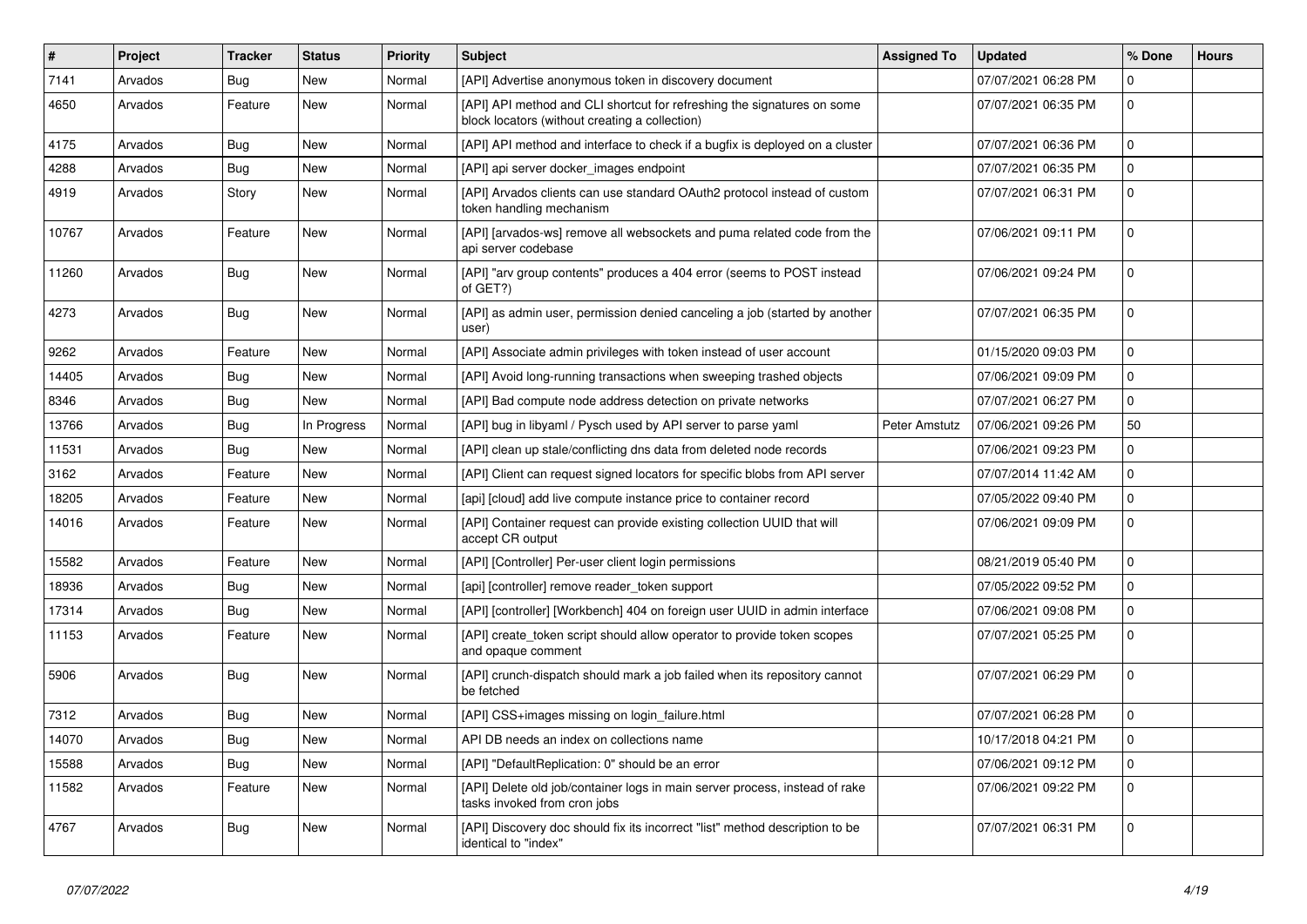| $\pmb{\#}$ | Project   | <b>Tracker</b> | <b>Status</b> | <b>Priority</b> | <b>Subject</b>                                                                                                                                                   | <b>Assigned To</b> | <b>Updated</b>      | % Done      | <b>Hours</b> |
|------------|-----------|----------------|---------------|-----------------|------------------------------------------------------------------------------------------------------------------------------------------------------------------|--------------------|---------------------|-------------|--------------|
| 3817       | Arvados   | Bug            | New           | Normal          | [API] Discovery document schema does not include generated fields like<br>job dependencies                                                                       |                    | 07/07/2021 06:36 PM | $\Omega$    |              |
| 3818       | Arvados   | Feature        | <b>New</b>    | Normal          | [API] Discovery document schema should include whether field on<br>resource is writable or read-only.                                                            |                    | 07/06/2021 09:27 PM | $\mathbf 0$ |              |
| 5335       | Lightning | Story          | New           | Normal          | [API] [Documentation] Specify how to find the variants in a gene                                                                                                 |                    | 05/15/2019 06:21 PM | $\mathbf 0$ |              |
| 6601       | Arvados   | Bug            | New           | Normal          | [API] Do not accept an empty SSH key as valid                                                                                                                    |                    | 07/07/2021 06:29 PM | $\Omega$    |              |
| 12510      | Arvados   | Bug            | New           | Normal          | [API] Don't create an index if it exists already. Will break install if we<br>manually added it,                                                                 |                    | 07/06/2021 09:16 PM | $\Omega$    |              |
| 5781       | Arvados   | Story          | In Progress   | Normal          | [API] [DRAFT] Provide API methods for manipulating and combining<br>collections                                                                                  |                    | 07/07/2021 06:30 PM | $\mathbf 0$ |              |
| 16250      | Arvados   | Bug            | New           | Normal          | API Endpoint not found when opening advanced menu of collection                                                                                                  |                    | 03/13/2020 06:26 AM | $\mathbf 0$ |              |
| 11547      | Arvados   | Bug            | New           | Normal          | [API] Excessive memory and time consumed by API and dispatch when<br>container fields (like "mounts") are large                                                  |                    | 07/06/2021 09:23 PM | $\mathbf 0$ |              |
| 9148       | Arvados   | Story          | New           | Normal          | [API] Finalize and document the collections/provenance and<br>collections/used_by API calls                                                                      |                    | 07/07/2021 06:25 PM | $\Omega$    |              |
| 12791      | Arvados   | Bug            | <b>New</b>    | Normal          | [API] fix race between arrival of trash time and next sweep                                                                                                      |                    | 07/06/2021 09:11 PM | $\mathbf 0$ |              |
| 11261      | Arvados   | Bug            | New           | Normal          | [API] full text search on pipeline instances table is extremely slow (wrong<br>index?)                                                                           |                    | 07/06/2021 09:24 PM | $\mathbf 0$ |              |
| 8566       | Arvados   | Story          | New           | Normal          | [API] Go code to implement the Arvados API permissions model                                                                                                     |                    | 07/07/2021 06:25 PM | 0           |              |
| 17424      | Arvados   | Bug            | New           | Normal          | [API] group contents endpoint edge cases with filter on uuid                                                                                                     |                    | 03/08/2021 08:48 PM | $\mathbf 0$ |              |
| 13763      | Arvados   | <b>Bug</b>     | <b>New</b>    | Normal          | [API] groups#contents response should obey caller-provided order (not<br>sort on type first)                                                                     |                    | 07/06/2021 09:10 PM | $\mathbf 0$ |              |
| 2679       | Arvados   | Story          | New           | Normal          | [API] If enabled by user via "preferences" checkbox in Workbench,<br>notification service sends email to owner when a workflow finishes, fails, or<br>is failing |                    | 07/06/2021 09:12 PM | $\mathbf 0$ |              |
| 5331       | Lightning | Story          | New           | Normal          | [API] Implement filtering on API calls                                                                                                                           |                    | 05/15/2019 06:23 PM | $\Omega$    |              |
| 5334       | Lightning | Story          | New           | Normal          | [API] Implement GET /callsets/{callset-name}/gvcf API call                                                                                                       |                    | 05/15/2019 06:22 PM | 0           |              |
| 5329       | Lightning | Story          | New           | Normal          | [API] Implement GET /callsets/{callset-name}/tile-variants                                                                                                       |                    | 05/15/2019 06:24 PM | $\mathbf 0$ |              |
| 5901       | Arvados   | Bug            | New           | Normal          | [API] Improve performance of large requests in parallel                                                                                                          |                    | 07/07/2021 06:29 PM | $\mathbf 0$ |              |
| 6642       | Arvados   | Story          | New           | Normal          | [API] Include a mechanism to automatically trust some clients                                                                                                    |                    | 07/07/2021 06:29 PM | 0           |              |
| 10127      | Arvados   | Bug            | New           | Normal          | [API] In each request log entry, report time spent getting current<br>permission graph                                                                           |                    | 07/07/2021 06:23 PM | $\mathbf 0$ |              |
| 7127       | Arvados   | Feature        | New           | Normal          | [API] Job log cleaner should not clean logs when the job's log is the empty<br>collection                                                                        |                    | 07/07/2021 06:28 PM | 0           |              |
| 7621       | Arvados   | Story          | New           | Normal          | [API] Job model validates that the script exists in the repository at<br>script_version                                                                          |                    | 07/07/2021 06:28 PM | $\mathbf 0$ |              |
| 8638       | Arvados   | <b>Bug</b>     | New           | Normal          | [API] List queries using "distinct" option return incorrect number of<br>items_available                                                                         |                    | 07/07/2021 06:25 PM | $\mathbf 0$ |              |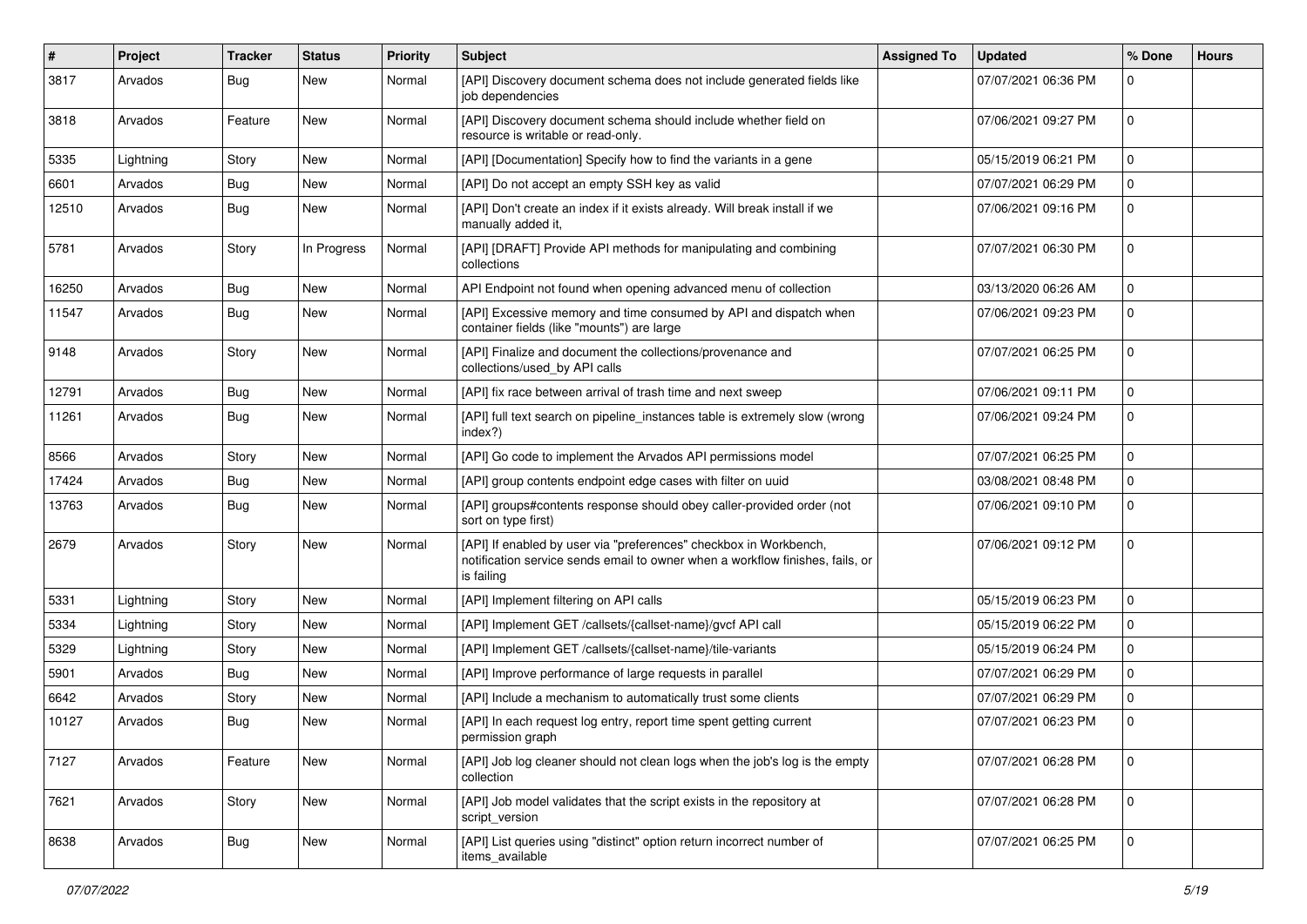| $\pmb{\#}$ | Project | <b>Tracker</b> | <b>Status</b> | <b>Priority</b> | <b>Subject</b>                                                                                                                             | <b>Assigned To</b> | <b>Updated</b>      | % Done      | <b>Hours</b> |
|------------|---------|----------------|---------------|-----------------|--------------------------------------------------------------------------------------------------------------------------------------------|--------------------|---------------------|-------------|--------------|
| 4991       | Arvados | Bug            | <b>New</b>    | Normal          | [API] Make user.send_profile_created_notification detect preference<br>changes better                                                      |                    | 01/28/2015 06:59 PM | $\Omega$    |              |
| 6922       | Arvados | Bug            | <b>New</b>    | Normal          | [API] [Maybe] Update API server to support Git 1.7.2                                                                                       |                    | 07/07/2021 06:28 PM | $\Omega$    |              |
| 3976       | Arvados | Bug            | <b>New</b>    | Normal          | [API] Non-admin users should see all nodes with crunch worker state<br>busy/idle, regardless of ping age.                                  | <b>Tom Morris</b>  | 07/07/2021 06:36 PM | $\mathbf 0$ |              |
| 13688      | Arvados | Feature        | <b>New</b>    | Normal          | [API] optional asynchronous flag for create/update operations                                                                              |                    | 04/22/2020 09:08 PM | $\mathbf 0$ |              |
| 6240       | Arvados | Bug            | <b>New</b>    | Normal          | [API] "order" params should be rejected or used (not silently ignored) even<br>when they reference columns missing from the "select" param |                    | 07/07/2021 06:29 PM | $\mathbf 0$ |              |
| 14200      | Arvados | Feature        | <b>New</b>    | Normal          | [API] Reduce privilege exposure via API tokens in multi-cluster workflows                                                                  |                    | 07/06/2021 09:09 PM | $\mathbf 0$ |              |
| 3622       | Arvados | <b>Bug</b>     | New           | Normal          | [API] [refactor] Move system group, system user, etc to class methods in<br>Group and User                                                 |                    | 07/06/2021 09:27 PM | $\mathbf 0$ |              |
| 5840       | Arvados | Feature        | <b>New</b>    | Normal          | [API] Relax repository name constraints to permit [-_.] -- ideally allow<br>anything github allows                                         |                    | 07/07/2021 06:30 PM | $\Omega$    |              |
| 18862      | Arvados | Bug            | <b>New</b>    | Normal          | [api] remove replay_job_log rake task                                                                                                      |                    | 03/14/2022 03:43 PM | $\mathbf 0$ |              |
| 10405      | Arvados | Story          | <b>New</b>    | Normal          | [API] Remove unimplemented fields from api client authorization                                                                            |                    | 07/07/2021 06:22 PM | $\mathbf 0$ |              |
| 18016      | Arvados | Bug            | New           | Normal          | [api] remove unused last used at and last used by ip address columns<br>on api_client_authorizations table                                 |                    | 08/12/2021 02:52 PM | $\mathbf 0$ |              |
| 17953      | Arvados | Story          | New           | Normal          | [api] Remove unused "node" object                                                                                                          |                    | 11/23/2021 09:28 PM | $\Omega$    |              |
| 18008      | Arvados | Bug            | <b>New</b>    | Normal          | [api] regid not always being recorded in the api server log                                                                                |                    | 08/11/2021 05:06 PM | $\mathbf 0$ |              |
| 15938      | Arvados | Bug            | New           | Normal          | [API] requesting collections via POST with _method=GET returns one<br>result                                                               |                    | 12/17/2019 05:51 PM | $\mathbf 0$ |              |
| 13007      | Arvados | Story          | <b>New</b>    | Normal          | [API] Review Postgres index usage                                                                                                          |                    | 01/26/2018 05:04 PM | $\Omega$    |              |
| 4404       | Arvados | Feature        | <b>New</b>    | Normal          | [API] [SDKs] Include provenance information for uploaded Collections                                                                       |                    | 07/07/2021 06:35 PM | $\mathbf 0$ |              |
| 10849      | Arvados | Story          | <b>New</b>    | Normal          | [API] [SDKs] When client and server versions differ, the server must either<br>implement the API the client expects, or return an error.   |                    | 07/07/2021 06:21 PM | $\Omega$    |              |
| 14457      | Arvados | Feature        | <b>New</b>    | Normal          | [api] send e-mail notification to user when their arvados account is<br>activated                                                          |                    | 07/06/2021 09:09 PM | $\Omega$    |              |
| 12244      | Arvados | Feature        | <b>New</b>    | Normal          | API server bulk transfers for keep-balance collection retrieval                                                                            |                    | 09/13/2017 10:08 AM | $\mathbf 0$ |              |
| 6772       | Arvados | Bug            | <b>New</b>    | Normal          | [API] Should not be necessary to host git repos on the same host as API<br>server                                                          |                    | 07/07/2021 06:29 PM | $\mathbf 0$ |              |
| 7166       | Arvados | Bug            | <b>New</b>    | Normal          | [API] specifying an invalid filter should result in an error                                                                               |                    | 07/07/2021 06:28 PM | $\mathbf 0$ |              |
| 15918      | Arvados | Feature        | <b>New</b>    | Normal          | [API] Support GA4GH WES as a core API                                                                                                      |                    | 01/17/2020 02:28 PM | $\mathbf 0$ |              |
| 6992       | Arvados | Bug            | <b>New</b>    | Normal          | [API] Support numeric filter comparisons for numeric fields                                                                                |                    | 07/07/2021 06:28 PM | $\mathbf 0$ |              |
| 5960       | Arvados | Feature        | <b>New</b>    | Normal          | [API] Support transactional update of collections by multiple writers                                                                      |                    | 01/15/2020 07:46 PM | $\mathbf 0$ |              |
| 9150       | Arvados | Story          | <b>New</b>    | Normal          | [API] Synthetic collections include the "kind" field                                                                                       |                    | 07/07/2021 06:25 PM | 0           |              |
| 16008      | Arvados | Feature        | <b>New</b>    | Normal          | API to query permissions (for use by 3rd party integrations)                                                                               |                    | 01/13/2020 06:24 PM | $\Omega$    |              |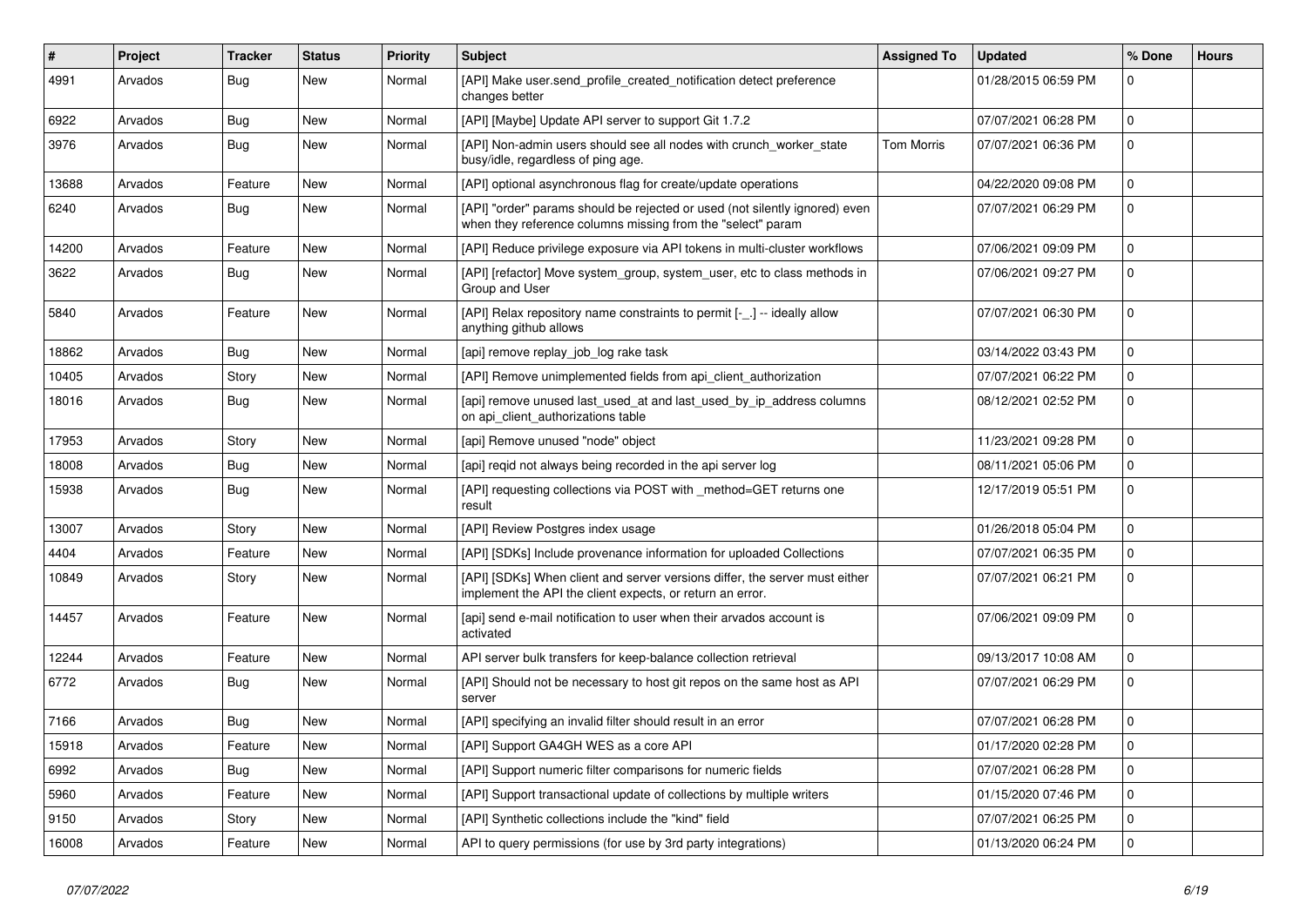| $\vert$ # | Project       | <b>Tracker</b> | <b>Status</b> | <b>Priority</b> | Subject                                                                                                                                                                              | <b>Assigned To</b> | <b>Updated</b>      | % Done       | <b>Hours</b> |
|-----------|---------------|----------------|---------------|-----------------|--------------------------------------------------------------------------------------------------------------------------------------------------------------------------------------|--------------------|---------------------|--------------|--------------|
| 9143      | Arvados       | Bug            | New           | Normal          | [API] Trying to update a collection by PDH raises a NoMethodError                                                                                                                    |                    | 07/07/2021 06:25 PM | $\Omega$     |              |
| 12349     | Arvados       | <b>Bug</b>     | New           | Normal          | [API] Validate container requests "output_path must be in a writable<br>mount"                                                                                                       |                    | 09/27/2017 04:15 PM | $\mathbf{0}$ |              |
| 5738      | Arvados       | Bug            | New           | Normal          | [API] Validate that selected columns are selectable, and return an error if<br>not                                                                                                   |                    | 07/06/2021 09:26 PM | $\Omega$     |              |
| 6076      | Arvados       | Bug            | New           | Normal          | [API] walk api server installations and ensure modified_at for collections is<br>unique $+$ ensure modified at is enforced to be unique at the api level.                            |                    | 07/07/2021 06:29 PM | $\mathbf 0$  |              |
| 11555     | Arvados       | Feature        | New           | Normal          | [API] Webhook callbacks for server-to-server communication                                                                                                                           |                    | 07/06/2021 09:23 PM | $\mathbf 0$  |              |
| 3037      | Arvados       | Bug            | New           | Normal          | [API] websocket clients should not put API tokens in path or query string                                                                                                            |                    | 07/07/2021 06:36 PM | $\Omega$     |              |
| 5767      | Arvados       | Feature        | New           | Normal          | [API] Websockets subscribe API should accept a start timestamp, so<br>clients don't have to miss any events logged between the given start time<br>and websocket connection success. |                    | 07/07/2021 06:30 PM | $\mathbf 0$  |              |
| 5582      | Arvados       | Feature        | New           | Normal          | [API] [Workbench] Add read-only ("locked") flag to projects                                                                                                                          |                    | 07/07/2021 06:30 PM | $\mathbf 0$  |              |
| 7694      | Arvados       | Feature        | New           | Normal          | [API] [Workbench] Check for nonexistent config params during rake<br>config:check                                                                                                    |                    | 07/07/2021 06:27 PM | $\mathbf 0$  |              |
| 8195      | Arvados       | Bug            | <b>New</b>    | Normal          | [API] [Workbench] config:check catches and reports YAML parsing errors                                                                                                               |                    | 07/07/2021 06:27 PM | $\mathbf 0$  |              |
| 11593     | Arvados       | Bug            | New           | Normal          | [API] [Workbench] config option serve static assets to serve static files                                                                                                            |                    | 07/06/2021 09:22 PM | $\mathbf{0}$ |              |
| 10594     | Arvados       | Feature        | New           | Normal          | [API] [Workbench] Error out when unrecognized keys appear in config files                                                                                                            |                    | 07/07/2021 06:21 PM | $\mathbf 0$  |              |
| 6782      | Arvados       | Feature        | New           | Normal          | [API] [Workbench] Generate debconf template from config yaml                                                                                                                         |                    | 07/07/2021 06:29 PM | $\mathbf 0$  |              |
| 6274      | Arvados       | Bug            | New           | Normal          | [API] [Workbench] Home project should be a real object (group with<br>group_class="project"), not current_user.                                                                      |                    | 07/07/2021 06:29 PM | $\Omega$     |              |
| 5624      | Arvados       | Story          | New           | Normal          | [API] [Workbench] [Performance] Use object caching to improvement<br>performance (such as memcache).                                                                                 |                    | 07/07/2021 06:30 PM | $\mathbf 0$  |              |
| 9425      | Arvados       | Story          | New           | Normal          | [API?/Workbench] Search for a link tag value returns linked objects                                                                                                                  |                    | 07/06/2021 09:11 PM | $\mathbf 0$  |              |
| 11137     | Arvados       | Bug            | New           | Normal          | apt-get upgrade arvados-api-server on Ubuntu 12.04 did not update<br>crunch-job                                                                                                      |                    | 07/07/2021 05:25 PM | $\mathbf 0$  |              |
| 17472     | Arvados       | Story          | In Progress   | Normal          | Architecture for displaying container metrics in workbench                                                                                                                           | Tom Clegg          | 12/16/2021 04:29 PM | $\mathbf 0$  |              |
| 17300     | Arvados       | Bug            | New           | High            | array of array of File causes 'NoneType' object has no attribute 'resolved'                                                                                                          |                    | 01/29/2021 02:19 PM | $\Omega$     |              |
| 18564     | Arvados       | Feature        | New           | Normal          | [art] run jenkins release build steps with a set of parameters                                                                                                                       |                    | 07/05/2022 09:41 PM | $\mathbf 0$  |              |
| 15941     | Arvados Epics | Story          | In Progress   | Normal          | arvados-boot                                                                                                                                                                         |                    | 03/09/2022 06:04 PM | $\mathbf 0$  |              |
| 16656     | Arvados       | Bug            | New           | Normal          | Arvados bug (GUI): Favorites not displayed in ARV move function                                                                                                                      |                    | 07/30/2020 05:29 PM | $\mathbf 0$  |              |
| 19235     | Arvados       | Feature        | In Progress   | Normal          | arvados-client diagnostics cmd should load host/token from config file if<br>available                                                                                               | Tom Clegg          | 07/04/2022 02:58 PM | $\mathbf 0$  |              |
| 10955     | Arvados       | <b>Bug</b>     | New           | Normal          | arvados-cli gem dependency error                                                                                                                                                     |                    | 07/07/2021 05:26 PM | $\mathbf{0}$ |              |
| 18500     | Arvados       | <b>Bug</b>     | New           | Normal          | Arvados CV for "Study Type" property not active                                                                                                                                      |                    | 11/30/2021 03:41 PM | $\mathbf 0$  |              |
| 12873     | Arvados       | <b>Bug</b>     | New           | Normal          | arvados-cwl-runner does not allow keep locators in command line input<br>arguments                                                                                                   |                    | 02/12/2020 02:45 PM | $\mathbf 0$  |              |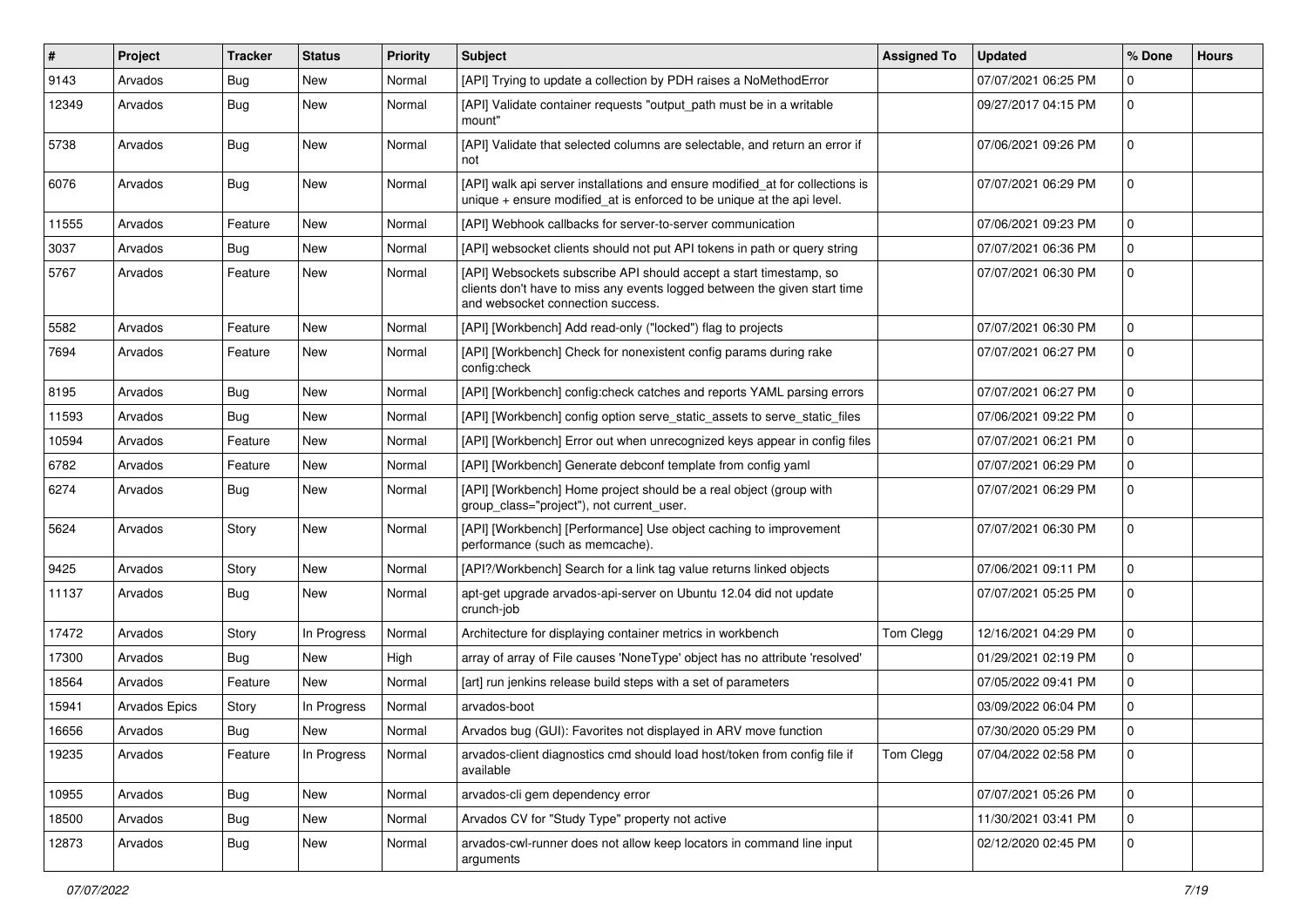| #     | Project              | <b>Tracker</b> | <b>Status</b> | <b>Priority</b> | <b>Subject</b>                                                                                                                                                                        | <b>Assigned To</b> | <b>Updated</b>      | % Done      | <b>Hours</b> |
|-------|----------------------|----------------|---------------|-----------------|---------------------------------------------------------------------------------------------------------------------------------------------------------------------------------------|--------------------|---------------------|-------------|--------------|
| 10327 | Arvados              | Bug            | New           | Normal          | arvados-cwl-runner fails to find secondaryFiles                                                                                                                                       |                    | 07/07/2021 06:22 PM | $\Omega$    |              |
| 14650 | Arvados              | Bug            | <b>New</b>    | Normal          | [arvados-cwl-runner] Inaccessible collection causes long traceback                                                                                                                    |                    | 07/06/2021 09:09 PM | $\mathbf 0$ |              |
| 12903 | Arvados              | Bug            | New           | Normal          | arvados-cwl-runner only loads cwl \$import directives when run with<br>'--local'                                                                                                      |                    | 02/28/2018 08:31 PM | $\mathbf 0$ |              |
| 15865 | Arvados              | Story          | <b>New</b>    | Normal          | [arvados-dispatch-cloud] Cumulative instance time and cost metrics                                                                                                                    |                    | 04/28/2021 01:38 PM | $\mathbf 0$ |              |
| 17751 | Arvados              | Feature        | New           | Normal          | [arvados-dispatch-cloud] expose rate-limiting condition in metrics                                                                                                                    | Nico César         | 06/02/2021 08:02 PM | $\mathbf 0$ |              |
| 15025 | Arvados              | Feature        | New           | Normal          | [arvados-dispatch-cloud] GCE driver (Google Compute Engine)                                                                                                                           |                    | 07/06/2021 09:09 PM | 0           |              |
| 17561 | Arvados              | Bug            | New           | Normal          | [arvados-dispatch-cloud] inst.SetTags() and inst.Destroy() should respect<br>rate-limiting responses from cloud provider                                                              |                    | 06/02/2021 08:02 PM | 0           |              |
| 18075 | Arvados              | Bug            | <b>New</b>    | Normal          | arvados-dispatch-cloud should respect Containers.MaxComputeVMs                                                                                                                        |                    | 08/30/2021 07:33 PM | $\mathbf 0$ |              |
| 18213 | Arvados              | Feature        | New           | Normal          | Arvados "display in new tab" shows outdated data                                                                                                                                      |                    | 09/28/2021 07:28 PM | $\Omega$    |              |
| 10552 | Arvados              | Bug            | New           | Normal          | arvados-git-httpd returns error '500' (Internal Server Error) when a request<br>is not authorized                                                                                     |                    | 07/07/2021 06:21 PM | $\mathbf 0$ |              |
| 8707  | Tapestry             | Feature        | In Progress   | Normal          | Arvados job: download data from remote site into Keep                                                                                                                                 | Tom Clegg          | 05/06/2019 05:04 PM | 100         |              |
| 7577  | Arvados              | Task           | <b>New</b>    | Normal          | arvados-jobs-java-bwa-samtools docker image python sdk is out of date                                                                                                                 |                    | 10/19/2015 07:35 PM | $\mathbf 0$ |              |
| 16371 | Arvados              | Bug            | New           | Normal          | <arvadosmodel::unresolvablecontainererror: "arvados="" docker="" image="" jobs"<br="">not found&gt; (req-3ni7i1prpb9v3ii8ux3b) [API: 422]</arvadosmodel::unresolvablecontainererror:> |                    | 04/25/2020 04:01 PM | 0           |              |
| 17050 | Arvados Epics        | Story          | In Progress   | Normal          | arvados.org 2.0                                                                                                                                                                       |                    | 06/29/2022 02:43 PM | $\mathbf 0$ |              |
| 17002 | <b>Arvados Epics</b> | Story          | In Progress   | Normal          | Arvados Overview Video (Big Picture Video)                                                                                                                                            |                    | 06/01/2022 02:20 PM | $\Omega$    |              |
| 16120 | Arvados              | Feature        | New           | Normal          | [arvados-server] Add profiling flag to service components                                                                                                                             |                    | 02/04/2020 03:49 PM | 0           |              |
| 18385 | Arvados              | Bug            | New           | Normal          | arvados-server config-dump   arvados-server config-check -config=-<br>spurious warnings                                                                                               |                    | 11/16/2021 09:06 PM | 0           |              |
| 16552 | Arvados              | Story          | In Progress   | Normal          | "arvados-server init" can get TLS certificates from Let's Encrypt                                                                                                                     | Tom Clegg          | 06/29/2022 05:55 PM | $\Omega$    |              |
| 18341 | Arvados              | Story          | New           | Normal          | "arvados-server init" can set up a single-node production cluster                                                                                                                     |                    | 11/08/2021 02:39 PM | 0           |              |
| 18338 | Arvados              | Story          | New           | Normal          | "arvados-server init" can use a local root CA to sign certificates                                                                                                                    |                    | 11/05/2021 03:27 PM | $\mathbf 0$ |              |
| 19150 | Arvados              | Feature        | New           | Normal          | arvados-server install -type=test -test-suite-user=X` should add user X to<br>docker and fuse groups                                                                                  |                    | 05/20/2022 05:53 PM | $\mathbf 0$ |              |
| 17052 | Arvados              | Bug            | In Progress   | Normal          | arvados-server replaces run_test_services.py                                                                                                                                          |                    | 10/28/2020 04:37 PM | $\mathbf 0$ |              |
| 10191 | Arvados              | Feature        | New           | Normal          | Arvados should be able to cat/zcat files in collections easily                                                                                                                        |                    | 07/07/2021 06:23 PM | 0           |              |
| 3317  | Arvados              | <b>Task</b>    | New           | Normal          | Arvados source directory is bind mounted into docker image so developers<br>can user docker for development without rebuilding images.                                                |                    | 03/09/2017 09:39 PM | $\Omega$    |              |
| 16633 | Arvados              | Bug            | New           | Normal          | "Arvados VM" is not defined in the docs                                                                                                                                               |                    | 07/26/2020 10:53 AM | 0           |              |
| 10566 | Arvados              | Bug            | New           | Normal          | arvbox destroy fails because some files are owned by root                                                                                                                             |                    | 07/07/2021 06:21 PM | 0           |              |
| 10545 | Arvados              | Bug            | New           | Normal          | arvbox loops forever when something goes wrong                                                                                                                                        | Joshua Randall     | 07/07/2021 06:21 PM | 0           |              |
| 14693 | Arvados              | Bug            | In Progress   | Normal          | [arvbox] runsv fatal: unable to lock supervise/lock                                                                                                                                   | Peter Amstutz      | 05/12/2019 09:29 PM | $\pmb{0}$   |              |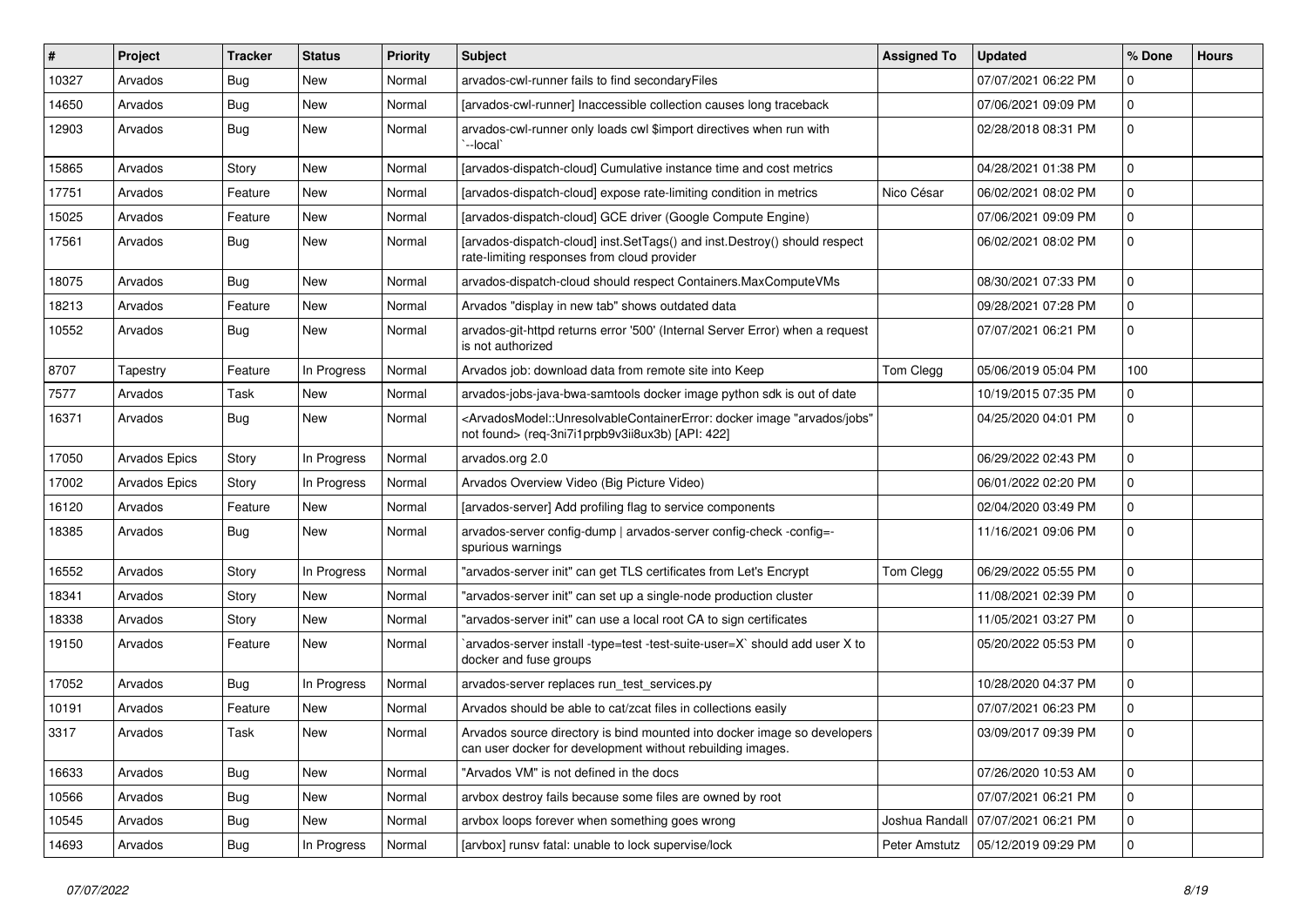| #     | Project  | <b>Tracker</b> | <b>Status</b> | Priority | <b>Subject</b>                                                                                                                                                        | <b>Assigned To</b> | <b>Updated</b>      | % Done      | <b>Hours</b> |
|-------|----------|----------------|---------------|----------|-----------------------------------------------------------------------------------------------------------------------------------------------------------------------|--------------------|---------------------|-------------|--------------|
| 16853 | Arvados  | Bug            | <b>New</b>    | Normal   | [arvbox] various bugs                                                                                                                                                 |                    | 09/18/2020 08:55 PM | 0           |              |
| 13343 | Arvados  | Bug            | In Progress   | Normal   | arvbox warn if running as root or on OS X                                                                                                                             | Peter Amstutz      | 07/06/2021 09:14 PM | 100         |              |
| 13812 | Arvados  | Bug            | <b>New</b>    | Normal   | arv cli continues to cache broken discovery document                                                                                                                  |                    | 07/13/2018 09:41 PM | $\Omega$    |              |
| 11520 | Arvados  | Bug            | <b>New</b>    | Normal   | 'arv collection list" command parsing allows invalid lines                                                                                                            |                    | 07/06/2021 09:23 PM | $\mathbf 0$ |              |
| 7237  | Arvados  | Feature        | <b>New</b>    | Normal   | arv-copy ergonomics                                                                                                                                                   |                    | 02/06/2020 07:16 PM | 0           |              |
| 14005 | Arvados  | <b>Bug</b>     | <b>New</b>    | Normal   | arv-copy will not create a new collection if copied within the same project                                                                                           |                    | 08/10/2018 01:37 PM | $\Omega$    |              |
| 11519 | Arvados  | Bug            | In Progress   | Normal   | arv-get should abort on ctrl/C                                                                                                                                        |                    | 07/06/2021 09:17 PM | $\Omega$    |              |
| 18218 | Arvados  | Feature        | New           | Normal   | ARV GUI: perform operations on files selected via the filter                                                                                                          |                    | 09/28/2021 08:30 PM | $\mathbf 0$ |              |
| 16336 | Arvados  | Feature        | <b>New</b>    | Normal   | arv keep put: accept a URL for server side loading                                                                                                                    |                    | 04/17/2020 04:46 PM | $\mathbf 0$ |              |
| 11093 | Arvados  | Bug            | <b>New</b>    | Normal   | "arv keep service create" should go to an editor.                                                                                                                     |                    | 07/07/2021 05:25 PM | $\Omega$    |              |
| 13607 | Arvados  | Bug            | <b>New</b>    | Normal   | [arv-mount] avoid excessive memory consumption of idle arv-mounts                                                                                                     |                    | 07/06/2021 09:10 PM | $\Omega$    |              |
| 12571 | Arvados  | Story          | <b>New</b>    | Normal   | arv-mount by_tag directory support for properties                                                                                                                     |                    | 07/06/2021 09:11 PM | $\Omega$    |              |
| 17413 | Arvados  | Bug            | <b>New</b>    | Normal   | [arv-mount] Exit (instead of undefined behavior) after unhandled exception                                                                                            |                    | 07/06/2021 09:08 PM | 0           |              |
| 15005 | Arvados  | Feature        | <b>New</b>    | Normal   | [arv-mount] Fuse operations longer than the crunchstat interval                                                                                                       |                    | 03/20/2019 07:49 PM | $\Omega$    |              |
| 14972 | Arvados  | Bug            | <b>New</b>    | Normal   | [arv-mount] mount-tmp flag does not start in read/write mode                                                                                                          |                    | 03/14/2019 03:42 PM | $\mathbf 0$ |              |
| 17942 | Arvados  | Bug            | <b>New</b>    | Normal   | [arv-mount] requests manifest text multiple times when mounting collection                                                                                            |                    | 08/09/2021 03:41 PM | $\Omega$    |              |
| 11296 | Arvados  | Bug            | <b>New</b>    | Normal   | [arv-put] bad progress indicator                                                                                                                                      |                    | 07/06/2021 09:24 PM | $\mathbf 0$ |              |
| 18576 | Arvados  | Feature        | New           | Normal   | arv-put converts properties aliases to vocabulary ids                                                                                                                 |                    | 04/05/2022 02:53 PM | $\mathbf 0$ |              |
| 11605 | Arvados  | Feature        | <b>New</b>    | Normal   | arv-put detects symlinks to common files and directories to avoid<br>duplicated uploads                                                                               |                    | 07/06/2021 09:22 PM | $\mathbf 0$ |              |
| 11405 | Arvados  | Bug            | <b>New</b>    | Normal   | [arv-put] Lumpy / slow upload                                                                                                                                         |                    | 07/06/2021 09:23 PM | $\Omega$    |              |
| 17764 | Arvados  | Bug            | <b>New</b>    | Normal   | [arv-put] progress update does not refresh frequently enough                                                                                                          |                    | 07/06/2021 09:08 PM | $\mathbf 0$ |              |
| 16426 | Arvados  | Bug            | <b>New</b>    | Normal   | [arv-put] should calculate (worst case) manifest size up front before<br>upload, and abort when it is too large                                                       |                    | 07/06/2021 09:08 PM | $\Omega$    |              |
| 11157 | Arvados  | Bug            | <b>New</b>    | Normal   | [arv-put] When debug mode is active, report the cache file name being to<br>be used                                                                                   |                    | 07/07/2021 05:25 PM | $\Omega$    |              |
| 3738  | Arvados  | Task           | <b>New</b>    | Normal   | arv-run-pipeline-instance: display workbench URI instead of the bare uuid                                                                                             |                    | 07/06/2021 09:27 PM | 0           |              |
| 13325 | Arvados  | Story          | <b>New</b>    | Normal   | As a CWL learner, I would like to be able to run CWL workflows easily on<br>playground                                                                                |                    | 07/06/2021 09:10 PM | $\Omega$    |              |
| 13326 | Arvados  | Story          | <b>New</b>    | Normal   | As a data provider, I would like the ability to provide metered access to my<br>data on Arvados, including start/end dates, bandwidth caps, and % of file<br>accessed |                    | 07/06/2021 09:10 PM | $\mathbf 0$ |              |
| 1427  | Tapestry | Feature        | New           | Normal   | As an administrator, I can see the (not-actually-public) public profile page<br>of a suspended participant / participant who withdrew and requested data<br>removal   |                    | 10/28/2013 04:36 PM | $\mathbf 0$ |              |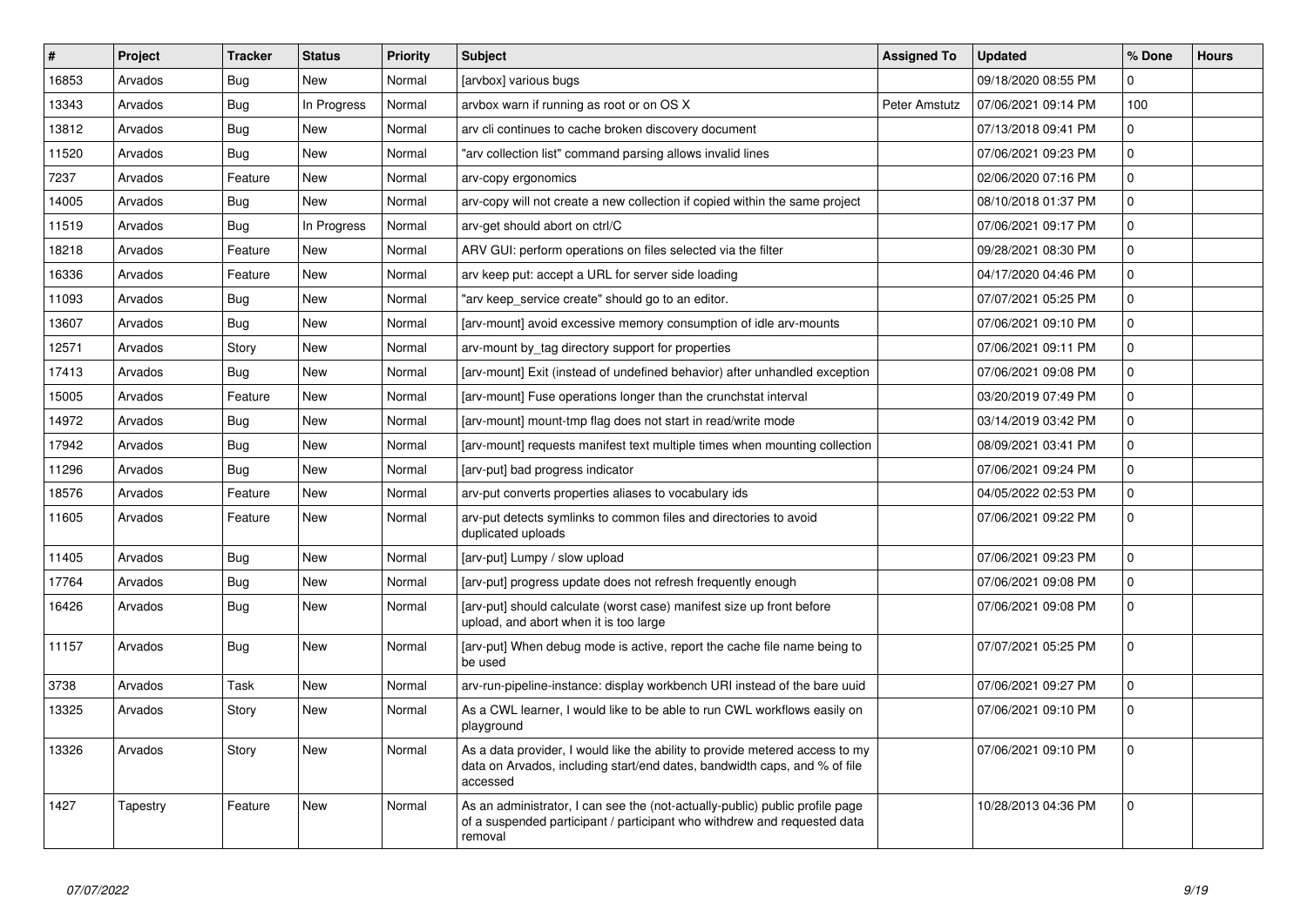| #     | <b>Project</b>         | <b>Tracker</b> | <b>Status</b> | <b>Priority</b> | <b>Subject</b>                                                                                                                                      | <b>Assigned To</b> | <b>Updated</b>      | % Done      | <b>Hours</b> |
|-------|------------------------|----------------|---------------|-----------------|-----------------------------------------------------------------------------------------------------------------------------------------------------|--------------------|---------------------|-------------|--------------|
| 1384  | Tapestry               | Feature        | New           | Normal          | As a participant, I can remove traitwise survey results from my public<br>profile                                                                   |                    | 10/28/2013 04:51 PM | $\Omega$    |              |
| 1385  | Tapestry               | Feature        | New           | Normal          | As a participant, I can see a list of datasets contributed by 3rd party<br>studies, which I can inspect (download) and release to my public profile |                    | 10/28/2013 04:52 PM | $\mathbf 0$ |              |
| 2980  | Tapestry               | Bug            | New           | Normal          | attempting to authorize a disabled page should not redirect                                                                                         | Phil Hodgson       | 06/06/2014 08:49 AM | $\mathbf 0$ |              |
| 17100 | Arvados                | Feature        | New           | Normal          | Audit logs should include current/logged in user                                                                                                    |                    | 11/09/2020 04:37 PM | $\mathbf 0$ |              |
| 1520  | Tapestry               | Bug            | New           | Normal          | auto-enrollment feature should be configurable                                                                                                      | Ward<br>Vandewege  | 09/20/2013 01:33 PM | $\mathbf 0$ |              |
| 9960  | Arvados                | Story          | New           | Normal          | Automate starting/enabling services during Workbench and API package<br>installation                                                                |                    | 07/07/2021 06:23 PM | $\Omega$    |              |
| 4827  | Lightning              | Story          | New           | Normal          | Automatic Deployment Implementation                                                                                                                 | Abram<br>Connelly  | 05/28/2019 05:31 PM | $\mathbf 0$ |              |
| 19240 | Arvados                | <b>Bug</b>     | <b>New</b>    | Normal          | Avoid open redirect in login process                                                                                                                |                    | 07/06/2022 03:52 PM | $\mathbf 0$ |              |
| 14577 | Arvados<br>Workbench 2 | Feature        | New           | Normal          | [Backend] User name                                                                                                                                 |                    | 06/26/2019 07:29 PM | $\mathbf 0$ |              |
| 18464 | Arvados                | Feature        | New           | Normal          | Batch update endpoint for permission changes                                                                                                        |                    | 11/22/2021 03:33 PM | $\mathbf 0$ |              |
| 12028 | Arvados                | Feature        | New           | Normal          | Be able to create a new collection based on a subdirectory in workbench                                                                             |                    | 07/06/2021 09:20 PM | $\mathbf 0$ |              |
| 17354 | Arvados                | Feature        | New           | Normal          | Be able to inject additional documentation text into WebDAV/s3 info dialog                                                                          |                    | 02/09/2021 03:51 PM | $\mathbf 0$ |              |
| 13351 | Arvados                | Bug            | In Progress   | Normal          | Benchmark container_request creation and see if there are opportunities<br>for optimization                                                         | Peter Amstutz      | 07/06/2021 09:14 PM | $\mathbf 0$ |              |
| 15364 | Arvados                | Story          | New           | Normal          | Better CWL onboarding                                                                                                                               |                    | 07/06/2021 09:08 PM | 0           |              |
| 13676 | Arvados                | <b>Bug</b>     | New           | Normal          | better error dialog for un-allowed repo names                                                                                                       |                    | 04/22/2020 09:08 PM | $\mathbf 0$ |              |
| 16344 | Arvados                | Bug            | New           | Normal          | Better logging of token rejection                                                                                                                   |                    | 10/07/2020 04:07 PM | $\mathbf 0$ |              |
| 16348 | Arvados                | Feature        | New           | Normal          | Better metrics of keepstore bandwidth usage (especially on back end)                                                                                |                    | 04/22/2020 03:54 PM | 0           |              |
| 18179 | Arvados Epics          | Story          | New           | Normal          | Better spot instance support                                                                                                                        |                    | 03/23/2022 01:47 PM | $\mathbf 0$ |              |
| 3189  | Arvados                | Task           | New           | Normal          | [Blocker] Clarify design/requirements                                                                                                               | Tom Clegg          | 10/03/2014 04:52 PM | $\mathbf 0$ |              |
| 16034 | Arvados                | <b>Bug</b>     | In Progress   | Normal          | ---- bookmark ---                                                                                                                                   |                    | 02/25/2020 09:28 PM | 0           |              |
| 17345 | Arvados                | Bug            | New           | Normal          | [boot] handle dependency upgrades better in "arvados-package build"                                                                                 |                    | 07/06/2021 09:12 PM | 0           |              |
| 17344 | Arvados                | Story          | New           | Normal          | [boot] Make arvados-server-easy package suitable for demo use case                                                                                  | Tom Clegg          | 07/06/2022 04:12 PM | 0           |              |
| 16069 | Arvados                | Story          | New           | Normal          | [boot] start a dev cluster                                                                                                                          |                    | 01/22/2020 07:34 PM | $\mathbf 0$ |              |
| 1370  | GET-Evidence           | <b>Bug</b>     | New           | Normal          | broken link                                                                                                                                         |                    | 01/22/2013 08:51 PM | 0           |              |
| 2545  | Tapestry               | Bug            | New           | Normal          | broken links on /admin/removal requests                                                                                                             |                    | 04/07/2014 01:29 PM | 0           |              |
| 16123 | Arvados                | Bug            | New           | Normal          | Browsing trash produces spurious errors                                                                                                             |                    | 06/19/2020 02:33 PM | $\mathbf 0$ |              |
| 14509 | Arvados<br>Workbench 2 | <b>Bug</b>     | New           | Normal          | [Bug][Graph] Cwl graph edges are not painted                                                                                                        |                    | 02/12/2020 04:02 PM | $\mathbf 0$ |              |
| 16658 | Arvados                | <b>Bug</b>     | New           | Normal          | [Bug] "Move/Copy To" Dialog does not list all possible target locations.                                                                            |                    | 07/30/2020 05:31 PM | 0           |              |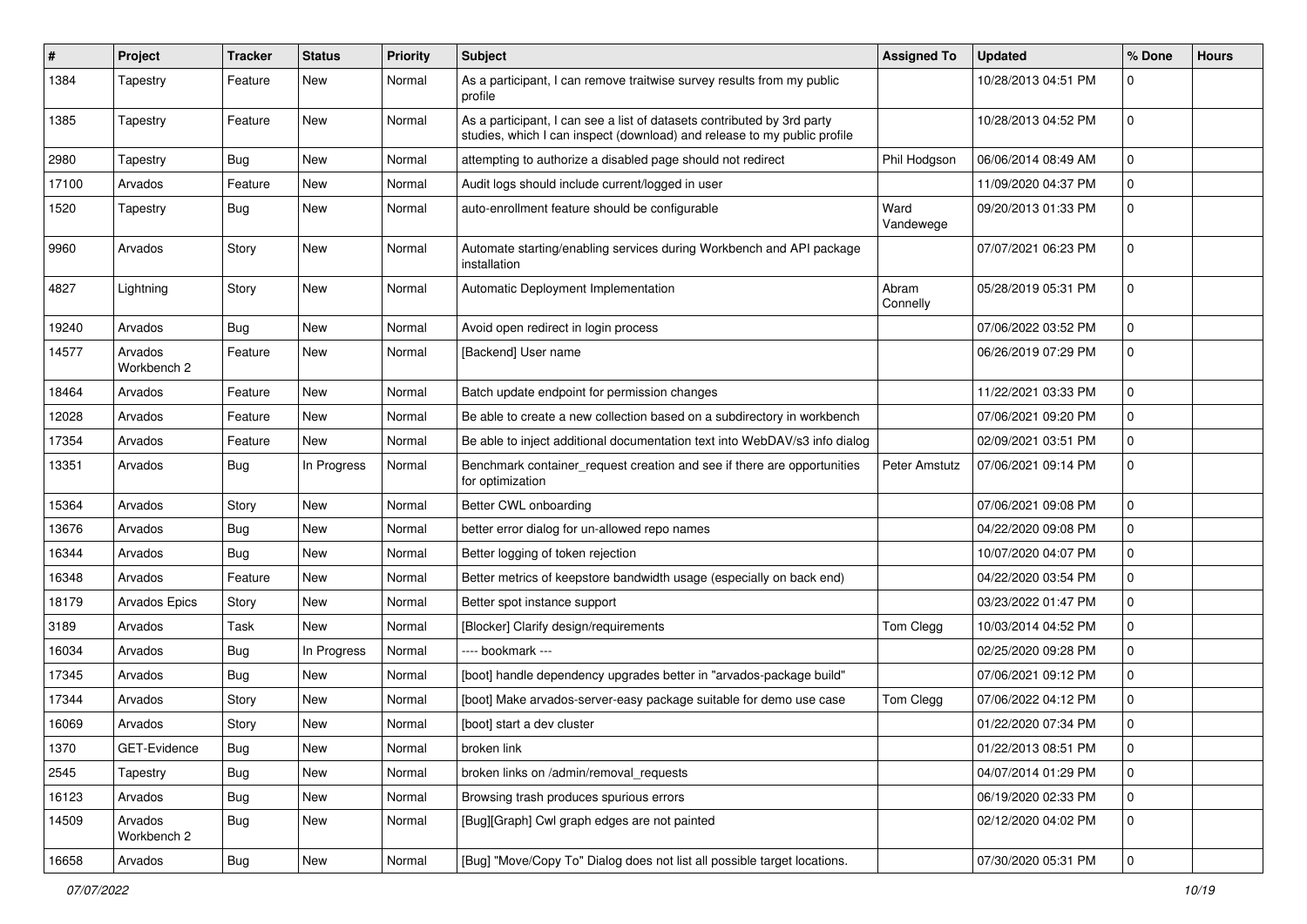| #     | Project                | <b>Tracker</b> | <b>Status</b> | <b>Priority</b> | Subject                                                                                                               | <b>Assigned To</b> | <b>Updated</b>      | % Done         | <b>Hours</b> |
|-------|------------------------|----------------|---------------|-----------------|-----------------------------------------------------------------------------------------------------------------------|--------------------|---------------------|----------------|--------------|
| 13794 | Arvados                | Story          | New           | Normal          | Build Docker images without requiring Docker on client                                                                |                    | 07/06/2021 09:10 PM | $\Omega$       |              |
| 14732 | Arvados<br>Workbench 2 | <b>Bug</b>     | New           | Normal          | Build failed in Jenkins - new configuration                                                                           |                    | 01/15/2019 01:50 PM | $\Omega$       |              |
| 17159 | Arvados                | Bug            | New           | Normal          | [build] make build-packages-python-ruby run on a Jenkins satellite                                                    |                    | 11/23/2020 04:25 PM | $\mathbf 0$    |              |
| 14011 | Arvados                | Bug            | New           | Normal          | build/run-library.sh version_from_git function dumps environment when not<br>in a git repo                            |                    | 08/10/2018 04:43 PM | $\mathbf 0$    |              |
| 18347 | Arvados                | Feature        | New           | Normal          | Cache negative token lookups in federation/OIDC                                                                       |                    | 11/23/2021 09:07 PM | $\mathbf 0$    |              |
| 539   | GET-Evidence           | Feature        | New           | Normal          | call synonymous amino acids that match pathogenic reference alleles (e.g.<br>F5 R534R)                                |                    | 03/08/2011 06:53 PM | $\mathbf 0$    |              |
| 16574 | Arvados                | Feature        | New           | Normal          | Can limit which users can submit container requests.                                                                  |                    | 08/02/2021 08:24 PM | $\mathbf 0$    |              |
| 17158 | Arvados                | Bug            | New           | Normal          | Cannot execute a registered CommandLineTool, only Workflow                                                            |                    | 11/23/2020 04:20 PM | $\mathbf 0$    |              |
| 16583 | Arvados                | Feature        | In Progress   | Normal          | Can programmatically distinguish between final outputs (results of<br>top-level containers) and intermediate outputs. | Peter Amstutz      | 07/06/2022 03:38 PM | 33             |              |
| 19086 | Arvados                | Feature        | New           | Normal          | Can provide input JSON/YAML when launching a Workflow as an<br>alternative to the input form                          | Peter Amstutz      | 06/22/2022 02:53 PM | $\mathbf 0$    |              |
| 14116 | Arvados                | <b>Bug</b>     | New           | Normal          | c-d-s reniceAll does not wait for complete information on Arvados jobs                                                |                    | 08/24/2018 02:23 AM | $\mathbf 0$    |              |
| 14117 | Arvados                | <b>Bug</b>     | New           | Normal          | c-d-s reniceAll sets nice on jobs that are not pending                                                                |                    | 08/24/2018 11:35 AM | $\Omega$       |              |
| 14115 | Arvados                | <b>Bug</b>     | New           | Normal          | c-d-s reniceAll takes a very long time and holds up SqueueChecker<br>updates and initial job submission               |                    | 08/24/2018 01:11 PM | $\Omega$       |              |
| 10296 | Arvados                | Bug            | New           | Normal          | [Centos7] [google_api_python_client] packaging with wrong permissions                                                 |                    | 07/07/2021 06:22 PM | $\mathbf 0$    |              |
| 9411  | Tapestry               | Support        | New           | Normal          | Change 30 day release window to 31 days                                                                               |                    | 06/15/2016 04:14 PM | $\mathbf 0$    |              |
| 8697  | Tapestry               | Feature        | In Progress   | Normal          | Check for finished download/processing jobs                                                                           | Tom Clegg          | 03/24/2016 06:48 PM | $\Omega$       |              |
| 17149 | Arvados                | Feature        | New           | Normal          | Checkpoint / snapshot to support migrating tasks when more memory is<br>needed                                        |                    | 11/19/2020 10:42 AM | $\mathbf 0$    |              |
| 6647  | Arvados                | Story          | New           | Normal          | Choose an option to make better service discoveries in deployments                                                    |                    | 07/06/2021 09:11 PM | $\Omega$       |              |
| 3437  | Arvados                | Bug            | New           | Normal          | "Choose folder" dialog when running a pipeline displays folders you can't<br>write to                                 |                    | 07/06/2021 09:27 PM | $\Omega$       |              |
| 3192  | Arvados                | Task           | New           | Normal          | Clarify requirements/implementation                                                                                   | Tom Clegg          | 03/09/2017 09:35 PM | $\mathbf 0$    |              |
| 15537 | Arvados                | Bug            | New           | Normal          | Clarify that Arvados CLI tools are Linux only                                                                         |                    | 07/06/2021 09:12 PM | $\Omega$       |              |
| 490   | GET-Evidence           | Feature        | In Progress   | Normal          | Classify web-hits as relevant/not-relevant                                                                            | Tom Clegg          | 09/01/2011 07:16 PM | 80             |              |
| 18292 | Arvados                | <b>Bug</b>     | New           | Normal          | [cleanup] remove AssignNodeHostname from the configuration. Also from<br>the documentation.                           |                    | 10/22/2021 09:24 PM | $\mathbf 0$    |              |
| 509   | GET-Evidence           | Bug            | New           | Normal          | Clean up runt variants imported by PharmGKB                                                                           | Tom Clegg          | 02/16/2011 02:54 PM | $\mathbf 0$    |              |
| 13874 | Arvados                | Story          | New           | Normal          | [CLI] arvados-server "health" subcommand                                                                              |                    | 07/06/2021 09:14 PM | $\mathbf 0$    |              |
| 13875 | Arvados                | Story          | New           | Normal          | [CLI] arvados-server "metrics" subcommand                                                                             |                    | 07/20/2018 02:52 AM | $\mathbf 0$    |              |
| 13876 | Arvados                | Story          | New           | Normal          | [CLI] arvados-server "status" subcommand                                                                              |                    | 07/20/2018 02:58 AM | $\overline{0}$ |              |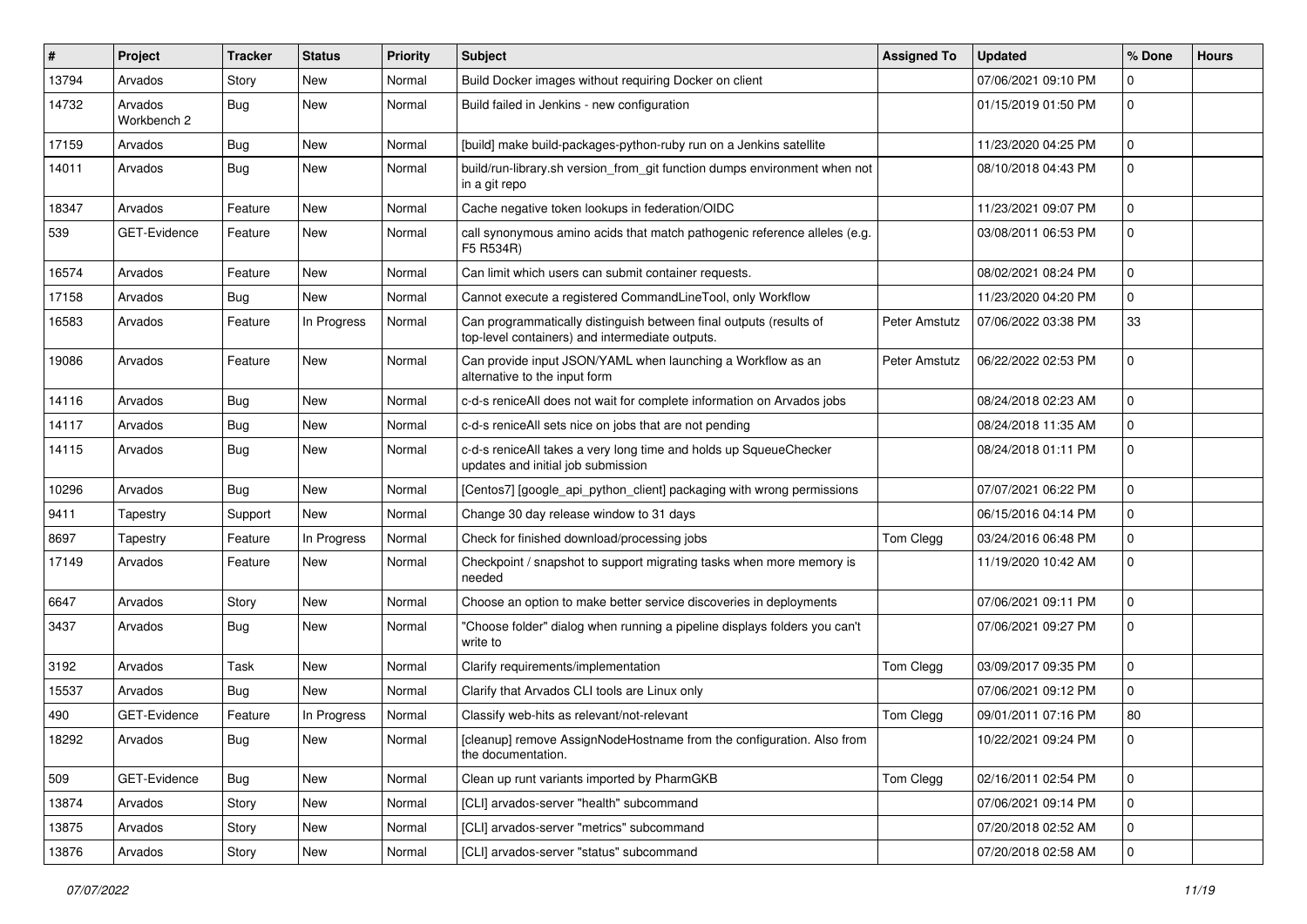| #     | Project                | <b>Tracker</b> | <b>Status</b> | <b>Priority</b> | <b>Subject</b>                                                                                 | <b>Assigned To</b>  | <b>Updated</b>      | % Done      | <b>Hours</b> |
|-------|------------------------|----------------|---------------|-----------------|------------------------------------------------------------------------------------------------|---------------------|---------------------|-------------|--------------|
| 13813 | Arvados                | Bug            | New           | Normal          | [CLI] arv traceback on simple timeout                                                          | Lucas Di<br>Pentima | 04/28/2021 03:55 PM | $\Omega$    |              |
| 16566 | Arvados                | Bug            | <b>New</b>    | Normal          | [cli] can't create a token when using a token created with<br>create_superuser_token.rb        |                     | 07/06/2021 09:08 PM | $\mathbf 0$ |              |
| 9980  | Arvados                | Bug            | New           | Low             | [CLI] Trailing blank lines in ~/.config/arvados/settings.conf should be<br>ignored             |                     | 02/06/2020 07:16 PM | 0           |              |
| 16640 | Arvados                | Feature        | <b>New</b>    | Normal          | Cluster c97qk interferes with proper search function                                           |                     | 07/30/2020 05:00 PM | $\mathbf 0$ |              |
| 6164  | GET-Evidence           | Task           | New           | Normal          | Code review                                                                                    |                     | 05/27/2015 08:21 PM | 0           |              |
| 6085  | GET-Evidence           | Task           | New           | Normal          | Code review branch 5883-oauth2-update                                                          |                     | 05/19/2015 08:15 PM | 0           |              |
| 16858 | <b>Arvados Epics</b>   | Story          | New           | Normal          | Collection check in / check out                                                                |                     | 02/18/2022 09:55 PM | 0           |              |
| 10554 | Arvados                | Bug            | New           | Normal          | Collection file count & size information don't get dynamically updated on<br>collection update |                     | 07/07/2021 06:21 PM | $\mathbf 0$ |              |
| 18724 | Arvados                | Bug            | <b>New</b>    | Normal          | Collection file_names should contain full paths for substring matching                         |                     | 03/01/2022 09:11 PM | 0           |              |
| 9661  | Arvados                | Feature        | New           | Normal          | collection update performance improvement                                                      |                     | 02/06/2020 07:00 PM | $\mathbf 0$ |              |
| 16071 | Arvados<br>Workbench 2 | Story          | New           | Normal          | [Collection view] Provenance, used by for collections                                          |                     | 07/05/2022 09:51 PM | $\mathbf 0$ |              |
| 16057 | Arvados<br>Workbench 2 | Story          | New           | Normal          | Combine selected collections                                                                   |                     | 02/12/2020 02:51 PM | $\Omega$    |              |
| 16300 | Arvados<br>Workbench 2 | Story          | New           | Normal          | Compare 2 collection versions                                                                  |                     | 04/01/2020 01:47 PM | $\mathbf 0$ |              |
| 12527 | Arvados                | Story          | New           | Normal          | [Composer] Refactor to separate vendor-specific pieces and all them to be<br>replaced          | Peter Amstutz       | 07/06/2021 09:11 PM | 0           |              |
| 13675 | Arvados                | Feature        | New           | Normal          | [Composer/Workbench] Import of public git repo to a new Arvados<br>repository                  |                     | 07/06/2021 09:10 PM | 0           |              |
| 2850  | Tapestry               | Story          | New           | Normal          | Comprehensive "Sectioning" of Tapestry                                                         | Phil Hodgson        | 06/20/2014 05:24 PM | 33          |              |
| 15960 | <b>Arvados Epics</b>   | Story          | New           | Normal          | Computing on external data                                                                     |                     | 05/09/2022 03:20 PM | 0           |              |
| 17745 | Arvados                | Bug            | New           | Normal          | [config] arvados-server config-dump with ec2 driver has confusing output                       |                     | 07/06/2021 09:08 PM | 0           |              |
| 18937 | Arvados                | Feature        | <b>New</b>    | Low             | [config] simplify AnonymousUserToken configuration                                             |                     | 07/05/2022 09:49 PM | 0           |              |
| 18563 | Arvados                | Bug            | New           | Normal          | [config] simplify/streamline InternalURLs/ExternalURL situation                                |                     | 07/05/2022 09:50 PM | 0           |              |
| 2552  | Tapestry               | Story          | New           | Normal          | Configurable mini-consent form and validations                                                 | Phil Hodgson        | 06/10/2014 10:28 AM | $\mathbf 0$ |              |
| 10177 | Arvados                | <b>Bug</b>     | New           | Normal          | Confusing job duration reporting                                                               |                     | 07/07/2021 06:23 PM | $\mathbf 0$ |              |
| 2966  | Tapestry               | Task           | New           | Normal          | Consider a section option for Absolute Pitch Survey                                            | Phil Hodgson        | 06/04/2014 12:59 PM | 0           |              |
| 17116 | Arvados                | Story          | New           | Normal          | Consider excluding api_client_authorization from audit logs by default.                        |                     | 11/16/2020 04:23 PM | 0           |              |
| 16972 | Arvados                | Bug            | New           | Normal          | Container request page doesn't refresh                                                         |                     | 10/07/2020 06:33 PM | 0           |              |
| 18996 | Arvados                | <b>Bug</b>     | New           | Normal          | Container request's expires at field                                                           |                     | 07/05/2022 09:42 PM | 0           |              |
| 17110 | Arvados                | Feature        | New           | Normal          | Container reuse on sub-workflows and chunks of scatter inputs                                  |                     | 11/13/2020 03:54 PM | $\pmb{0}$   |              |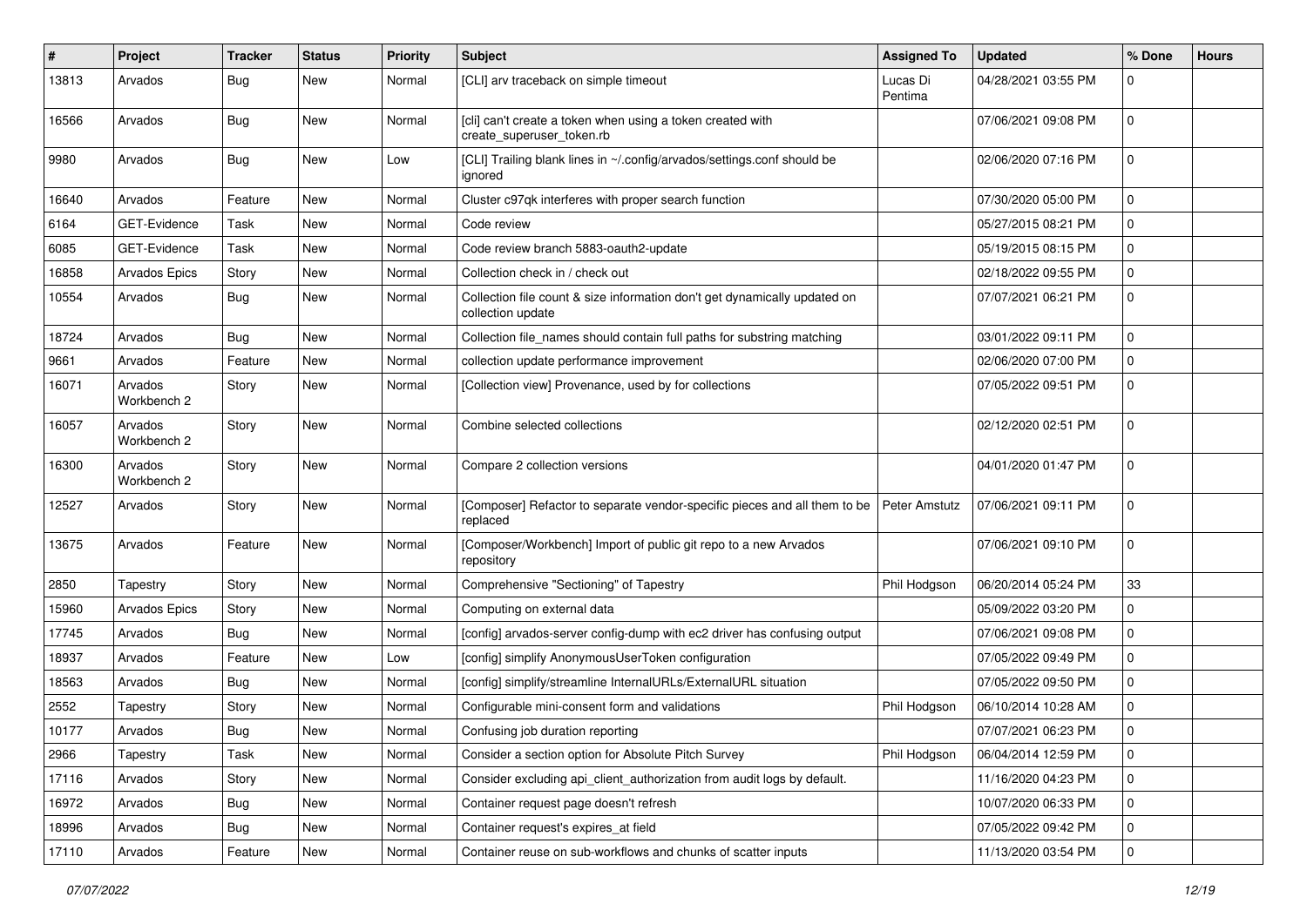| #     | Project   | <b>Tracker</b> | <b>Status</b> | <b>Priority</b> | <b>Subject</b>                                                                                                              | <b>Assigned To</b> | <b>Updated</b>      | % Done      | <b>Hours</b> |
|-------|-----------|----------------|---------------|-----------------|-----------------------------------------------------------------------------------------------------------------------------|--------------------|---------------------|-------------|--------------|
| 18677 | Arvados   | Feature        | New           | Normal          | Container runtime metrics API                                                                                               |                    | 01/25/2022 06:56 PM | $\Omega$    |              |
| 13102 | Arvados   | <b>Bug</b>     | New           | Normal          | containers are not reused unless runtime constraints (including RAM)<br>match exactly                                       |                    | 07/06/2021 09:10 PM | $\mathbf 0$ |              |
| 17878 | Arvados   | Bug            | New           | Normal          | [container shell] confusing error "channel 3: bad ext data" when forwarding<br>tcp traffic into a container with API: false |                    | 07/08/2021 05:21 PM | $\mathbf 0$ |              |
| 19166 | Arvados   | Feature        | In Progress   | Normal          | Container shell support for SLURM and LSF dispatchers                                                                       | Tom Clegg          | 07/07/2022 04:32 AM | $\mathbf 0$ |              |
| 18863 | Arvados   | Feature        | New           | Normal          | [controller] add background job to clean up old container log records                                                       |                    | 07/05/2022 09:43 PM | $\mathbf 0$ |              |
| 15082 | Arvados   | Feature        | New           | Normal          | [controller] [all services] Publish entire config including secrets                                                         |                    | 07/06/2021 09:09 PM | $\mathbf 0$ |              |
| 18009 | Arvados   | Bug            | New           | Normal          | [controller] always returns an empty "unsigned_manifest_text" field for<br>collections                                      |                    | 08/11/2021 05:15 PM | $\Omega$    |              |
| 15457 | Arvados   | Feature        | New           | Normal          | [Controller] Delegate new container requests to other clusters based on<br>location of input data                           |                    | 07/06/2021 09:12 PM | $\mathbf 0$ |              |
| 16453 | Arvados   | Story          | New           | Normal          | [controller] Expand config comment about LDAP search filters                                                                |                    | 05/20/2020 03:33 PM | $\mathbf 0$ |              |
| 16160 | Arvados   | Feature        | New           | Normal          | controller exports metrics per endpoint                                                                                     |                    | 05/06/2020 02:30 PM | $\mathbf 0$ |              |
| 17209 | Arvados   | Feature        | In Progress   | Normal          | Controller forwards web requests to crunch worker nodes                                                                     | Tom Clegg          | 05/11/2021 07:10 PM | $\mathbf 0$ |              |
| 17037 | Arvados   | Feature        | New           | Normal          | [controller] Improve use of given name/family name fields for generic<br>OpenID Connect providers                           |                    | 10/21/2020 05:33 PM | $\mathbf 0$ |              |
| 14004 | Arvados   | Story          | <b>New</b>    | Normal          | [Controller] Keep database in tune                                                                                          |                    | 07/06/2021 09:10 PM | $\mathbf 0$ |              |
| 17940 | Arvados   | Bug            | New           | Normal          | [controller] memory management issues                                                                                       |                    | 08/09/2021 03:40 PM | $\mathbf 0$ |              |
| 17038 | Arvados   | Feature        | New           | Normal          | [controller] Option to request additional scopes, and verify additional<br>claims, during OpenID Connect auth               |                    | 05/19/2021 09:04 PM | $\Omega$    |              |
| 13997 | Arvados   | Story          | New           | Normal          | [Controller] Port "collection update" API from Rails                                                                        |                    | 07/06/2021 09:10 PM | $\mathbf 0$ |              |
| 13995 | Arvados   | Story          | New           | Normal          | [Controller] Port "collection update" functional tests from Rails API to<br>controller test suite                           |                    | 07/06/2021 09:10 PM | $\mathbf 0$ |              |
| 14257 | Arvados   | Feature        | New           | Normal          | [controller] refresh manifest API                                                                                           |                    | 07/06/2021 09:09 PM | $\Omega$    |              |
| 17681 | Arvados   | Bug            | New           | Normal          | [controller] seems to have a really long timeout for its db connection                                                      |                    | 06/08/2021 05:52 PM | $\mathbf 0$ |              |
| 18944 | Arvados   | Feature        | New           | Normal          | [controller] should log the user uuid used for the request                                                                  |                    | 07/05/2022 09:50 PM | $\mathbf 0$ |              |
| 18969 | Arvados   | Bug            | New           | Normal          | Controller should monitor its own memory usage and pause requests<br>handling when memory usage is high                     |                    | 04/05/2022 02:53 PM | $\mathbf 0$ |              |
| 19057 | Arvados   | Bug            | New           | Normal          | [controller] should not allow adding the same user+login to a VM more<br>than one time                                      |                    | 07/06/2022 04:08 PM | $\mathbf 0$ |              |
| 17468 | Arvados   | Feature        | New           | Normal          | [controller] Skip repetitive OIDC UserInfo calls if access token validates as<br>an ID token                                |                    | 07/06/2021 09:11 PM | $\mathbf 0$ |              |
| 13574 | Arvados   | Story          | New           | Normal          | [Controller] Update container priorities asynchronously                                                                     |                    | 04/22/2020 09:00 PM | $\pmb{0}$   |              |
| 11675 | Lightning | Story          | New           | Normal          | Convert Harvard PGP exome data to CGF                                                                                       |                    | 04/30/2019 05:27 PM | $\mathbf 0$ |              |
| 11674 | Lightning | Story          | New           | Normal          | Convert openSNP genotyping data to CGF                                                                                      |                    | 05/15/2019 05:53 PM | $\mathbf 0$ |              |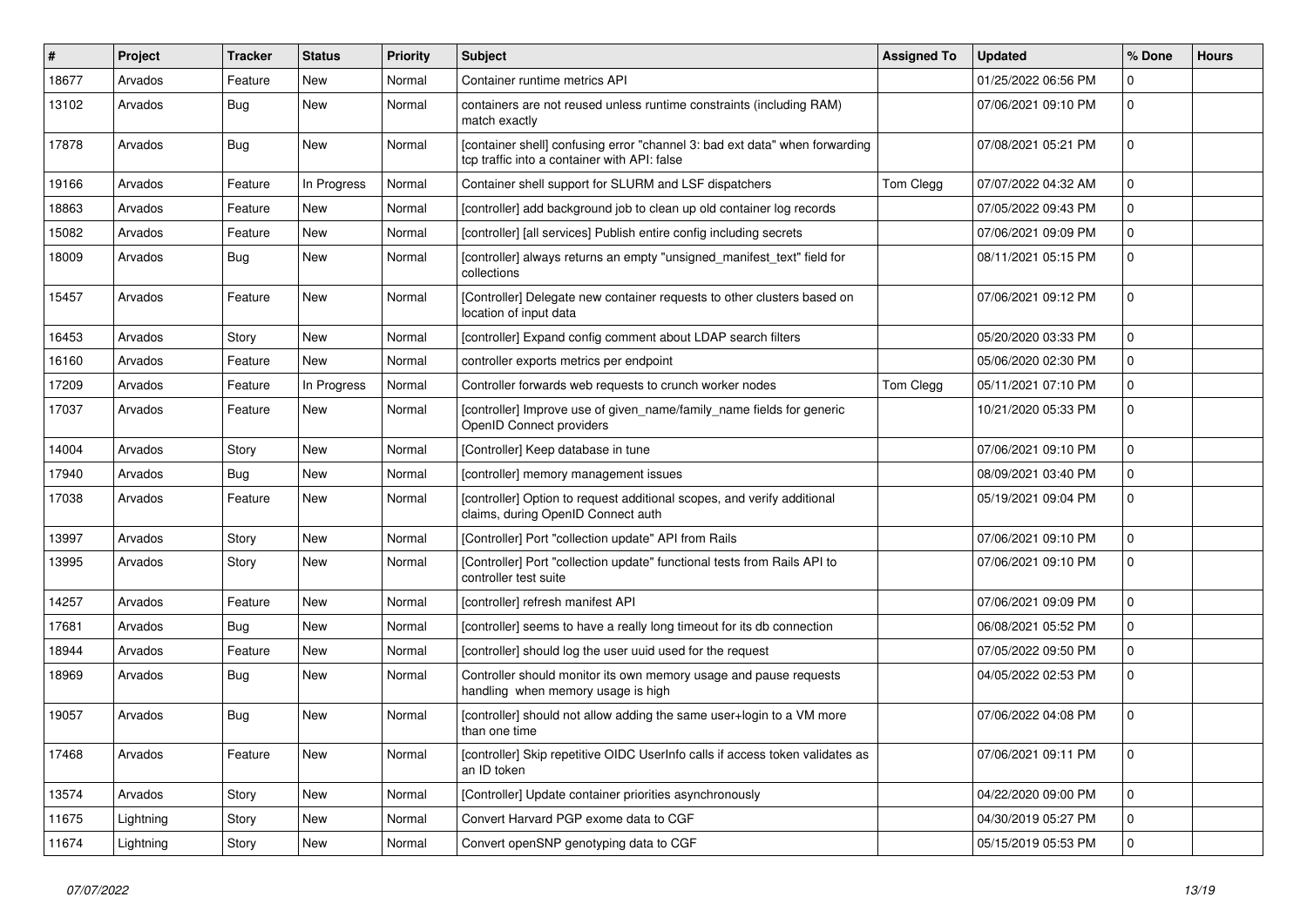| #     | Project                | <b>Tracker</b> | <b>Status</b> | Priority | <b>Subject</b>                                                                                                            | <b>Assigned To</b>  | <b>Updated</b>      | % Done      | <b>Hours</b> |
|-------|------------------------|----------------|---------------|----------|---------------------------------------------------------------------------------------------------------------------------|---------------------|---------------------|-------------|--------------|
| 17576 | Arvados                | Bug            | New           | Normal   | Copy collection link includes style                                                                                       |                     | 04/22/2021 06:54 AM | $\Omega$    |              |
| 13557 | Arvados                | Feature        | <b>New</b>    | Normal   | Copying a container request should link to the original container request                                                 |                     | 07/06/2021 09:09 PM | $\mathbf 0$ |              |
| 19048 | Arvados                | Bug            | <b>New</b>    | Normal   | Copying a folder in collection file browser results in empty folder                                                       |                     | 07/05/2022 09:51 PM | $\mathbf 0$ |              |
| 12198 | Arvados                | Bug            | <b>New</b>    | Normal   | Copying a project with a docker image doesn't copy the docker metadata                                                    |                     | 07/06/2021 09:11 PM | $\pmb{0}$   |              |
| 16130 | Arvados                | <b>Bug</b>     | <b>New</b>    | Normal   | Copying container request gets error                                                                                      |                     | 10/05/2020 06:54 PM | $\mathbf 0$ |              |
| 18198 | Arvados                | Bug            | <b>New</b>    | Normal   | 'copy selected files into collection" function in WB2 extremely slow                                                      |                     | 09/27/2021 07:45 PM | $\pmb{0}$   |              |
| 18587 | Arvados<br>Workbench 2 | <b>Bug</b>     | <b>New</b>    | Normal   | 'Copy selected into collection" incorrect behavior                                                                        | Lucas Di<br>Pentima | 02/02/2022 04:00 PM | $\mathbf 0$ |              |
| 17291 | Arvados                | Bug            | <b>New</b>    | Normal   | Copy selected to collection issue                                                                                         |                     | 01/25/2021 04:59 PM | $\mathbf 0$ |              |
| 17695 | Arvados                | Feature        | In Progress   | Normal   | [costanalyzer] make an accurate report for spot instances on AWS                                                          |                     | 09/22/2021 08:47 PM | $\Omega$    |              |
| 3498  | Arvados                | Feature        | <b>New</b>    | Normal   | Counting the number your pipelines were used by unique users                                                              |                     | 08/16/2014 04:51 PM | $\mathbf 0$ |              |
| 11746 | Lightning              | Story          | <b>New</b>    | Normal   | Covnert hg19 to FastJ and CGF                                                                                             |                     | 04/30/2019 05:56 PM | $\Omega$    |              |
| 5001  | Lightning              | Story          | New           | Normal   | Create a API interface to the public tile library including a "beacon"                                                    | Abram<br>Connelly   | 05/28/2019 05:34 PM | 100         |              |
| 17613 | Arvados                | Feature        | New           | Normal   | "created by uuid" field                                                                                                   |                     | 05/05/2021 03:49 PM | $\Omega$    |              |
| 17510 | Arvados                | Feature        | <b>New</b>    | Normal   | Create filter group based on an advanced search query in the UI                                                           |                     | 09/10/2021 01:33 PM | $\mathbf 0$ |              |
| 17838 | Arvados                | Feature        | New           | Normal   | Create filter group from advanced search                                                                                  |                     | 08/05/2021 03:27 PM | $\mathbf 0$ |              |
| 18210 | Arvados                | Bug            | <b>New</b>    | Normal   | Create Mountainduck Bookmark files not working                                                                            |                     | 09/28/2021 07:14 PM | $\mathbf 0$ |              |
| 12171 | Lightning              | Story          | <b>New</b>    | Normal   | Create tests for 'tile-npy' programs                                                                                      |                     | 04/30/2019 05:53 PM | $\mathbf 0$ |              |
| 13080 | Arvados Epics          | Story          | <b>New</b>    | Normal   | Create/upload workflows through Workbench                                                                                 |                     | 01/26/2022 02:55 PM | $\mathbf 0$ |              |
| 19089 | <b>Arvados Epics</b>   | Task           | <b>New</b>    | Normal   | Cross-federation filter groups                                                                                            |                     | 05/02/2022 04:49 PM | 0           |              |
| 10689 | Arvados                | Bug            | New           | Normal   | Crunch1 jobs should still work on a slurm setup configured for Crunch2                                                    |                     | 07/07/2021 06:21 PM | $\mathbf 0$ |              |
| 13005 | Arvados                | Bug            | <b>New</b>    | Normal   | [Crunch2] All stdout gets the same timestamp and other logging problems                                                   |                     | 07/06/2021 09:10 PM | $\mathbf 0$ |              |
| 10298 | Arvados                | Bug            | New           | Normal   | [Crunch2] [API] Accept collection UUID or PDH as container image in a<br>container request                                |                     | 07/06/2021 09:11 PM | $\mathbf 0$ |              |
| 9969  | Arvados                | Bug            | In Progress   | Normal   | [Crunch2] [API] Permit container [request] with empty command (run<br>default docker command)                             |                     | 07/07/2021 06:23 PM | $\Omega$    |              |
| 10705 | Arvados                | Bug            | New           | Normal   | [Crunch2] [API] return a more specific 422 error message when a client<br>calls containers#unlock without having the lock |                     | 07/07/2021 06:21 PM | $\mathbf 0$ |              |
| 9968  | Arvados                | Feature        | New           | Normal   | [Crunch2] [API] Support container request expiry (expires_at)                                                             |                     | 07/07/2021 06:23 PM | $\Omega$    |              |
| 14912 | Arvados                | Feature        | <b>New</b>    | Normal   | [Crunch2] Azure driver supports attaching extra storage                                                                   |                     | 07/06/2021 09:12 PM | $\mathbf 0$ |              |
| 9046  | Arvados                | Story          | <b>New</b>    | Normal   | [Crunch2] Can issue container request to pull and import Docker images                                                    |                     | 07/06/2021 09:09 PM | $\pmb{0}$   |              |
| 11741 | Arvados                | Story          | New           | Normal   | [Crunch2] Create workflow object for CWL runs which are initiated from the<br>command line                                |                     | 07/06/2021 09:22 PM | $\Omega$    |              |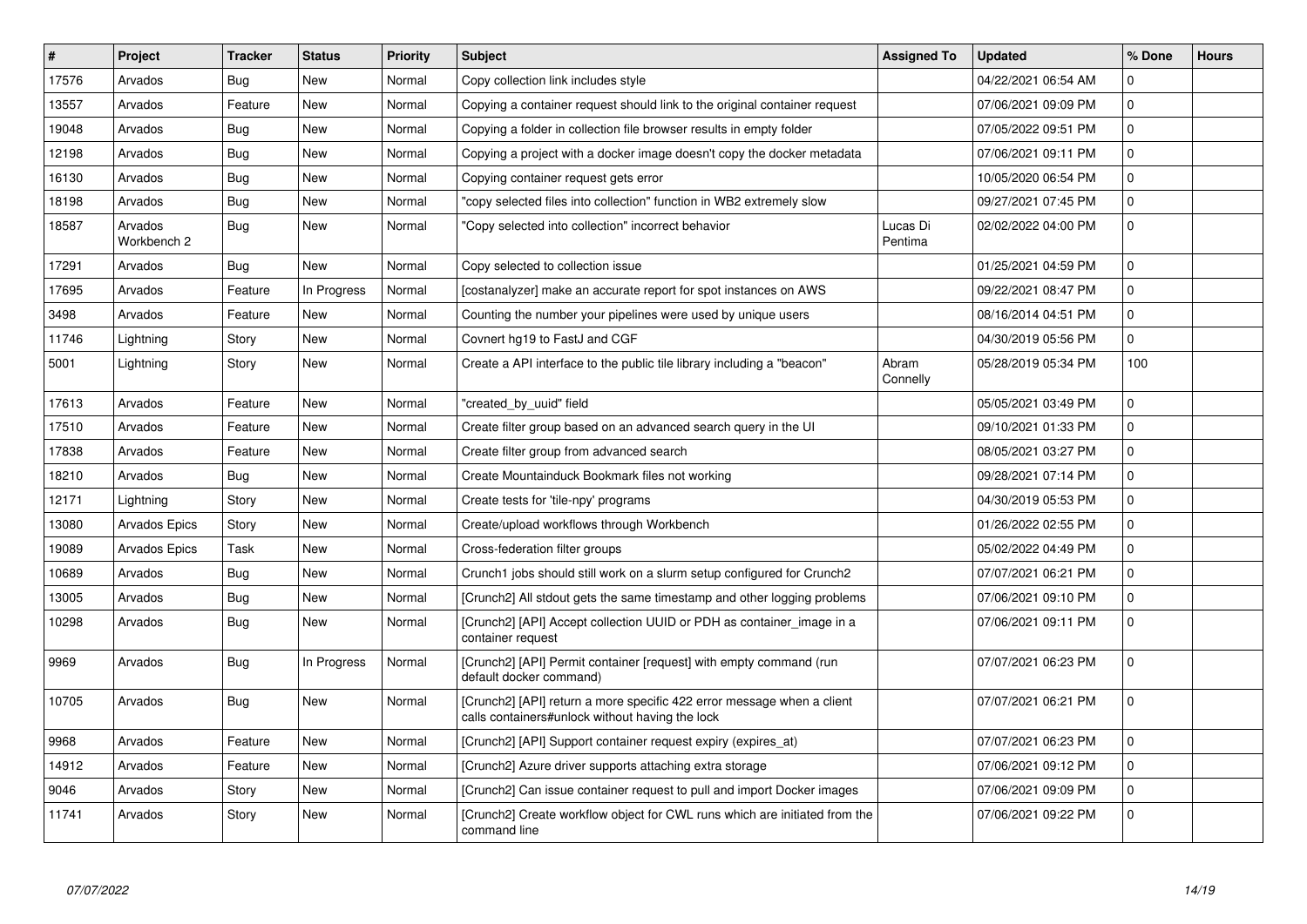| $\#$  | Project | <b>Tracker</b> | <b>Status</b> | <b>Priority</b> | <b>Subject</b>                                                                                                                          | <b>Assigned To</b>  | <b>Updated</b>      | % Done      | <b>Hours</b> |
|-------|---------|----------------|---------------|-----------------|-----------------------------------------------------------------------------------------------------------------------------------------|---------------------|---------------------|-------------|--------------|
| 9630  | Arvados | <b>Bug</b>     | New           | Normal          | [Crunch2] crunch-dispatch-slurm can't successfully dispatch work when<br>run from a directory it can't write to                         |                     | 07/07/2021 06:23 PM | $\Omega$    |              |
| 11669 | Arvados | Bug            | In Progress   | Normal          | [Crunch2] crunch-dispatch-slurm hits scancel too much                                                                                   |                     | 07/06/2021 09:22 PM | $\Omega$    |              |
| 10708 | Arvados | Bug            | New           | Normal          | [Crunch2] crunch-run fails trying to set swappiness on ubuntu 1204 kernel                                                               |                     | 07/07/2021 06:21 PM | $\Omega$    |              |
| 12900 | Arvados | Feature        | New           | Normal          | [Crunch2] [crunch-run] Prune old images before installing image for current<br>container                                                |                     | 12/07/2021 03:31 PM | $\mathbf 0$ |              |
| 9278  | Arvados | Story          | In Progress   | Normal          | [Crunch2] Document/fix handling of collections with non-nil expires_at field                                                            |                     | 07/07/2021 06:25 PM | 100         |              |
| 8570  | Arvados | Feature        | New           | Normal          | [Crunch2] Impure access to object store                                                                                                 |                     | 04/25/2018 03:13 PM | 0           |              |
| 8569  | Arvados | Feature        | New           | Normal          | [Crunch2] Impure mount from host fs                                                                                                     |                     | 04/25/2018 03:13 PM | $\Omega$    |              |
| 12430 | Arvados | Feature        | New           | Normal          | Crunch2 limit output collection to glob patterns                                                                                        |                     | 02/12/2020 02:28 PM | $\mathbf 0$ |              |
| 15135 | Arvados | Feature        | New           | Normal          | [Crunch2] Post-run hooks                                                                                                                |                     | 07/06/2021 09:08 PM | $\mathbf 0$ |              |
| 11148 | Arvados | <b>Bug</b>     | New           | Normal          | [Crunch2] Propagate dispatch error messages (e.g., sbatch fails) to user<br>via logs/websocket                                          |                     | 07/07/2021 05:25 PM | $\Omega$    |              |
| 10729 | Arvados | Bug            | New           | Normal          | [Crunch2] Propagate error messages if sbatch command succeeds but<br>crunch-run can't run (or can't log to the Arvados API)             |                     | 07/07/2021 06:21 PM | $\Omega$    |              |
| 9044  | Arvados | Story          | New           | Normal          | [Crunch2] [Workbench] Browse and show tools using the GA4GH tool<br>registry API                                                        | Radhika<br>Chippada | 02/06/2020 06:51 PM | $\mathbf 0$ |              |
| 11146 | Arvados | Feature        | New           | Normal          | [Crunch2] [Workbench] Show slurm queue position of containers submitted<br>to slurm but not yet running                                 |                     | 07/07/2021 05:25 PM | $\Omega$    |              |
| 18163 | Arvados | Feature        | New           | Normal          | [Crunch] add CWL extension to limit the number of concurrently running<br>jobs during a scatter                                         |                     | 01/10/2022 03:42 PM | $\mathbf 0$ |              |
| 7880  | Arvados | Bug            | New           | Normal          | [Crunch] crunch-dispatch should run the bundled version of crunch-job<br>specified by Gemfile.lock                                      |                     | 07/07/2021 06:27 PM | $\mathbf 0$ |              |
| 7845  | Arvados | Feature        | New           | Normal          | [Crunch] Crunchstat and arv-mount print final stats before exiting                                                                      |                     | 07/07/2021 06:27 PM | $\mathbf 0$ |              |
| 5523  | Arvados | Bug            | New           | Normal          | [Crunch] crunchstat should not report errors during normal timing races                                                                 | Tom Clegg           | 07/07/2021 06:30 PM | 50          |              |
| 14922 | Arvados | Feature        | New           | Normal          | [crunch-dispatch-cloud] Run multiple containers concurrently on a single<br>VM                                                          |                     | 07/06/2021 09:13 PM | $\mathbf 0$ |              |
| 13991 | Arvados | Bug            | New           | Normal          | crunch-dispatch-slurm does not warn when slurm MaxJobCount reached                                                                      |                     | 07/06/2021 09:10 PM | $\Omega$    |              |
| 13982 | Arvados | <b>Bug</b>     | New           | Normal          | crunch-dispatch-slurm / Go SDK Dispatcher not able to "let go" of deleted<br>containers                                                 |                     | 07/06/2021 09:10 PM | $\Omega$    |              |
| 14021 | Arvados | Feature        | New           | Normal          | [crunch-dispatch-slurm] option to set job priority directly instead of using<br>nice values                                             |                     | 07/06/2021 09:09 PM | $\mathbf 0$ |              |
| 13795 | Arvados | <b>Bug</b>     | New           | Normal          | crunch-dispatch-slurm too polite about killing containers                                                                               |                     | 07/11/2018 11:06 PM | $\mathbf 0$ |              |
| 13142 | Arvados | <b>Bug</b>     | New           | Normal          | crunch-dispatch-slurm uses a surprising number of file descriptors, and<br>stops dispatching when it gets a "too many open files" error |                     | 07/06/2021 09:15 PM | 100         |              |
| 4494  | Arvados | <b>Bug</b>     | New           | Normal          | [Crunch] Do more error-checking and show more diagnostic info when<br>installing a Docker image                                         |                     | 07/07/2021 06:35 PM | $\mathbf 0$ |              |
| 8121  | Arvados | Bug            | New           | Normal          | [CRUNCH] Fail gracefully when arvados repo doesn't exists                                                                               |                     | 07/07/2021 06:27 PM | 0           |              |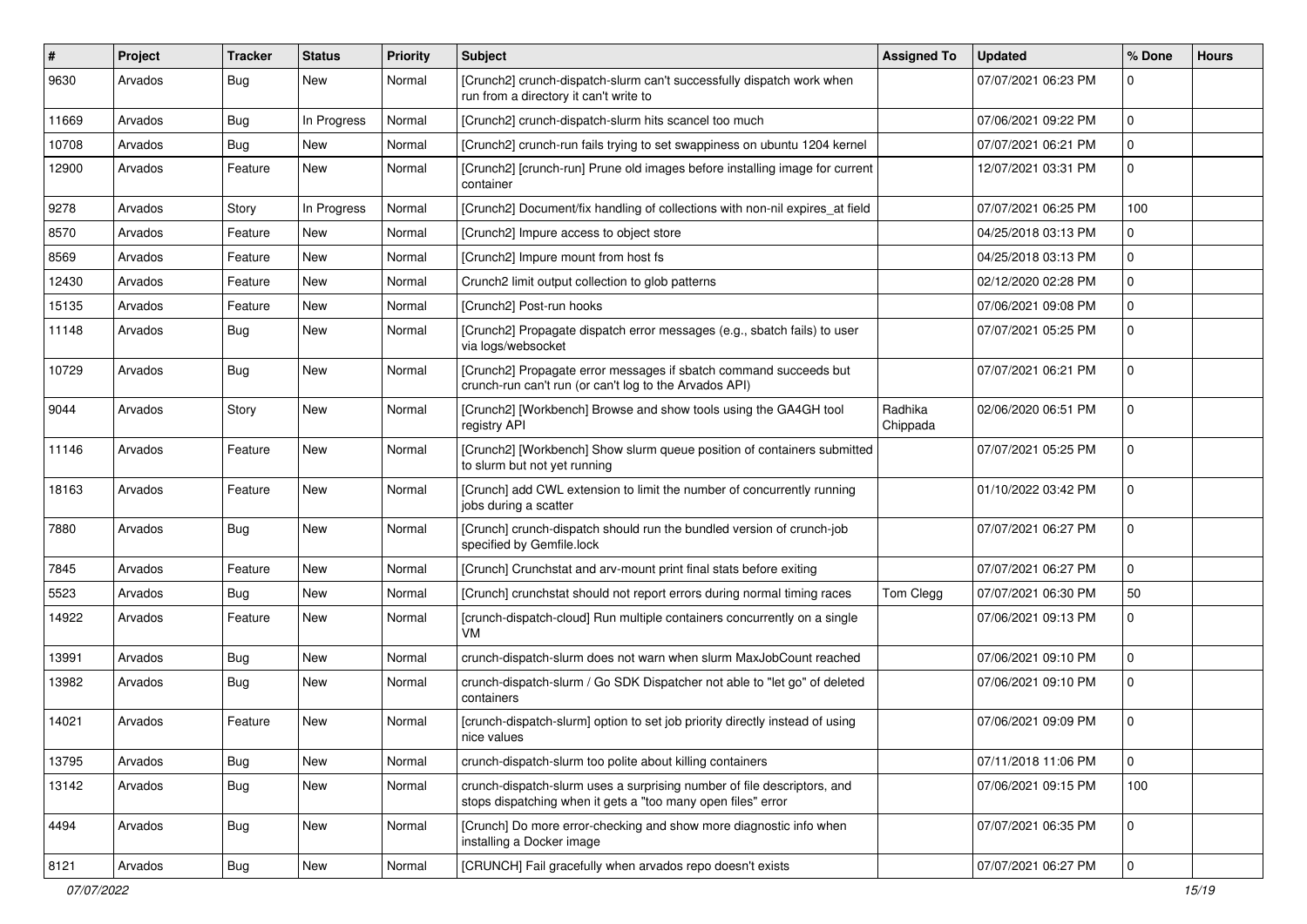| ∦     | Project | <b>Tracker</b> | <b>Status</b> | <b>Priority</b> | <b>Subject</b>                                                                                                                                                | <b>Assigned To</b> | <b>Updated</b>      | % Done      | <b>Hours</b> |
|-------|---------|----------------|---------------|-----------------|---------------------------------------------------------------------------------------------------------------------------------------------------------------|--------------------|---------------------|-------------|--------------|
| 5459  | Arvados | Feature        | New           | Normal          | [Crunch] Job logs include node-level resource usage statistics (cpu, ram,<br>swap, etc)                                                                       |                    | 07/07/2021 06:30 PM | 0           |              |
| 3801  | Arvados | Task           | <b>New</b>    | Normal          | crunch-job should treat intermittent Docker failures as temporary failures                                                                                    |                    | 03/09/2017 09:43 PM | $\mathbf 0$ |              |
| 10514 | Arvados | Bug            | New           | Normal          | [crunch-job] use docker instead of docker.io                                                                                                                  |                    | 07/07/2021 06:22 PM | $\Omega$    |              |
| 8869  | Arvados | <b>Bug</b>     | New           | Normal          | [Crunch] Job was repeatedly retried on same bad compute node until<br>abandoned                                                                               |                    | 07/07/2021 06:25 PM | $\mathbf 0$ |              |
| 8774  | Arvados | Story          | New           | Normal          | [Crunch] Limit maximum wait time between retries                                                                                                              |                    | 07/07/2021 06:25 PM | $\Omega$    |              |
| 3093  | Arvados | Story          | New           | Normal          | [Crunch] Pipeline can use other pipelines templates as components                                                                                             |                    | 07/05/2014 09:34 PM | 0           |              |
| 4302  | Arvados | Feature        | New           | Normal          | [Crunch] Pipelines should not fail immediately after one job failure, but<br>continue running as much as possible                                             |                    | 07/07/2021 06:35 PM | $\mathbf 0$ |              |
| 4833  | Arvados | Story          | New           | Normal          | [Crunch] Quick turnaround time when updating a docker image in order to<br>re-run a job                                                                       |                    | 07/07/2021 06:31 PM | $\mathbf 0$ |              |
| 5865  | Arvados | Story          | New           | Normal          | [Crunch] Run a local job using a docker image directly from the shell VM<br>(without writing the docker image to Keep)                                        |                    | 07/07/2021 06:30 PM | $\mathbf 0$ |              |
| 13403 | Arvados | Feature        | New           | Normal          | [crunch-run] Cancel container on FUSE error                                                                                                                   |                    | 07/06/2021 09:13 PM | $\mathbf 0$ |              |
| 18960 | Arvados | Feature        | <b>New</b>    | Normal          | crunch-run can use Go FUSE driver for read-only mounts                                                                                                        |                    | 05/04/2022 03:17 PM | $\mathbf 0$ |              |
| 4726  | Arvados | Bug            | New           | Normal          | [Crunch] run-command should show helpful error message when<br>task.foreach argument is not a list                                                            |                    | 07/07/2021 06:31 PM | $\mathbf 0$ |              |
| 18262 | Arvados | Bug            | New           | Normal          | [crunch-run] handle out-of-diskspace on the compute node better                                                                                               |                    | 10/08/2021 09:42 PM | 0           |              |
| 12170 | Arvados | Bug            | New           | Normal          | crunch-run handling non-group readable files in output directory                                                                                              |                    | 07/06/2021 09:19 PM | $\mathbf 0$ |              |
| 17347 | Arvados | Bug            | <b>New</b>    | Normal          | crunch-run -- list fatal error out of memory                                                                                                                  |                    | 02/05/2021 05:22 PM | $\mathbf 0$ |              |
| 17206 | Arvados | Feature        | New           | Normal          | crunch-run reverse proxies HTTP requests to container                                                                                                         |                    | 01/19/2021 07:00 PM | $\Omega$    |              |
| 13636 | Arvados | Bug            | New           | Normal          | crunch-run takes a very long time for CWL steps with large numbers of File<br>inputs - could use a new kind of mounts entry to address this                   |                    | 07/06/2021 09:10 PM | $\mathbf 0$ |              |
| 14952 | Arvados | Story          | New           | Normal          | [crunchstat-summary] Add arv-mount FUSE ops time                                                                                                              |                    | 07/06/2021 09:25 PM | $\Omega$    |              |
| 12854 | Arvados | Bug            | <b>New</b>    | Normal          | [crunchstat-summary] broken option for skip child jobs?                                                                                                       |                    | 07/06/2021 09:10 PM | $\mathbf 0$ |              |
| 10531 | Arvados | Bug            | New           | Normal          | [crunchstat-summary] HTML plots should be a superset of text format<br>output                                                                                 |                    | 07/07/2021 06:22 PM | $\mathbf 0$ |              |
| 8573  | Arvados | Story          | New           | Normal          | crunchstat-summary should calculate averages of all metrics                                                                                                   |                    | 07/06/2021 09:11 PM | $\mathbf 0$ |              |
| 10390 | Arvados | Bug            | New           | Normal          | crunchstat-summary should explain why "(no report generated)" when<br>possible                                                                                |                    | 07/06/2021 09:11 PM | $\Omega$    |              |
| 14997 | Arvados | Story          | New           | Normal          | [crunchstat-summary] Support multiple data series per graph (e.g. TX/RX,<br>user/sys CPU, etc)                                                                |                    | 07/06/2021 09:09 PM | 0           |              |
| 7600  | Arvados | <b>Bug</b>     | New           | Normal          | [Crunch] Unhelpful translation of script parameter outside<br>script parameters                                                                               |                    | 07/07/2021 06:28 PM | $\pmb{0}$   |              |
| 5133  | Arvados | Feature        | New           | Normal          | [Crunch] Use uncommitted code in a git work tree to run a dockerized<br>crunch job in a VM (using crunch-job or arv-run-pipeline-instance<br>--run-jobs-here) |                    | 07/07/2021 06:30 PM | $\mathbf 0$ |              |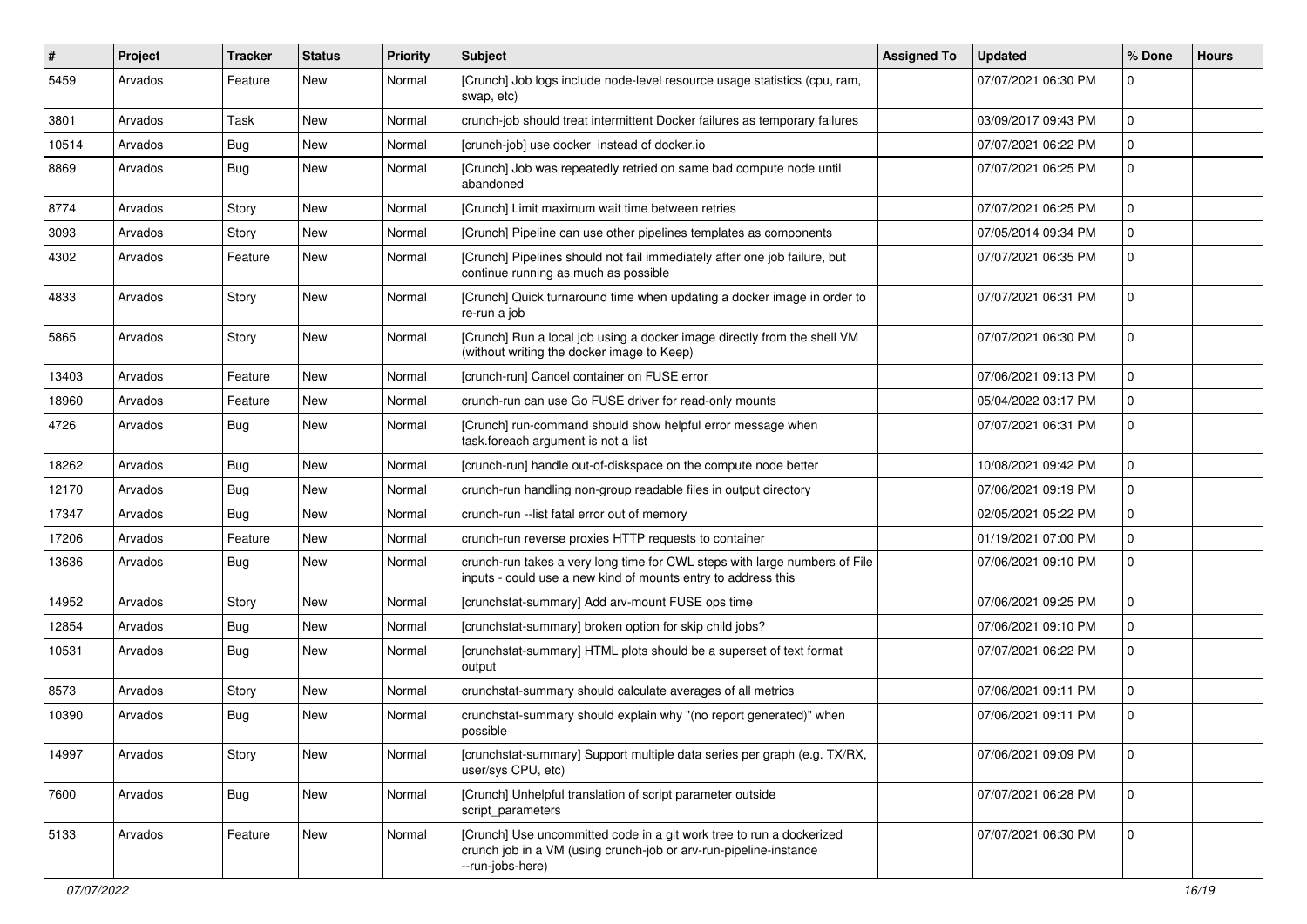| $\vert$ # | Project                | <b>Tracker</b> | <b>Status</b> | <b>Priority</b> | <b>Subject</b>                                                                                                         | <b>Assigned To</b> | <b>Updated</b>      | % Done      | <b>Hours</b> |
|-----------|------------------------|----------------|---------------|-----------------|------------------------------------------------------------------------------------------------------------------------|--------------------|---------------------|-------------|--------------|
| 7328      | Arvados                | Feature        | New           | Normal          | [Crunch] [UX] Standard excepthook to help debug job problems                                                           |                    | 07/07/2021 06:28 PM | $\Omega$    |              |
| 12465     | Arvados                | Bug            | New           | Normal          | [crunchv2] Improve crunch-run environment reporting                                                                    |                    | 07/06/2021 09:16 PM | $\mathbf 0$ |              |
| 11027     | Arvados                | Bug            | New           | Normal          | [Crunchv2] python thread error after job success                                                                       |                    | 07/07/2021 05:26 PM | 0           |              |
| 3180      | Arvados                | Story          | New           | Normal          | [Crunch] When a job fails in a pipeline instance, should the other<br>queued/running jobs get cancelled automatically? |                    | 10/03/2014 04:52 PM | 0           |              |
| 6009      | Arvados                | Feature        | New           | Normal          | curover.se/path/to/file should try to download the file if available                                                   |                    | 01/15/2020 07:50 PM | $\Omega$    |              |
| 17577     | Arvados                | Bug            | New           | Normal          | Current description not shown under Edit Project                                                                       |                    | 04/22/2021 06:55 AM | 0           |              |
| 16038     | Arvados<br>Workbench 2 | <b>Bug</b>     | New           | Normal          | Custom Enum Type in the workflow breaks the Workflow runner Wizard                                                     |                    | 02/12/2020 03:18 PM | 0           |              |
| 17054     | Arvados                | Feature        | In Progress   | Normal          | Custom naming for scatter steps                                                                                        |                    | 05/04/2022 03:19 PM | $\mathbf 0$ |              |
| 10614     | Arvados                | <b>Bug</b>     | New           | Normal          | [CWL] a-c-r maximum recursion depth exceeded error                                                                     |                    | 07/07/2021 06:21 PM | 0           |              |
| 10328     | Arvados                | Feature        | New           | Normal          | [CWL] a-c-r option to resubmit failed jobs                                                                             |                    | 07/07/2021 06:22 PM | 0           |              |
| 15249     | Arvados                | Feature        | New           | Normal          | [cwl] a-c-r supports --js-console                                                                                      |                    | 07/06/2021 09:08 PM | 0           |              |
| 8672      | Arvados                | Story          | New           | Normal          | [CWL] arvados-cwl-runner creates new project for pipeline run                                                          |                    | 06/02/2021 07:43 PM | $\mathbf 0$ |              |
| 10206     | Arvados                | Bug            | <b>New</b>    | Normal          | [CWL] arvados-cwl-runner may not be handling input files on keep mount<br>correctly                                    |                    | 07/07/2021 06:23 PM | $\mathbf 0$ |              |
| 10978     | Arvados                | Bug            | <b>New</b>    | Normal          | [CWL] Avoid using "+" char in mount paths                                                                              |                    | 07/07/2021 05:26 PM | $\mathbf 0$ |              |
| 9755      | Arvados                | <b>Bug</b>     | New           | Normal          | [CWL] Creating intermediate folders in working directory (fails in<br>cwl-runner)                                      |                    | 07/07/2021 06:23 PM | 0           |              |
| 9964      | Arvados                | Bug            | New           | Normal          | [CWL][Crunch2][Crunch] crunchrunner should use CWL globs to output<br>data to keep                                     | <b>Tom Morris</b>  | 07/07/2021 06:23 PM | $\mathbf 0$ |              |
| 9965      | Arvados                | Bug            | New           | Normal          | [CWL][Crunch][Crunch2] crunchrunner should ignore hidden directories<br>when uploading to keep                         | <b>Tom Morris</b>  | 07/07/2021 06:23 PM | 0           |              |
| 13053     | Arvados                | Bug            | In Progress   | Normal          | [CWL] discover_secondary_files not processing expressions                                                              |                    | 02/08/2018 03:44 PM | 0           |              |
| 12331     | Arvados                | Bug            | New           | Normal          | [CWL] Does not distinguish between keep references to File and Directory<br>when selected in Workbench template        |                    | 07/06/2021 09:18 PM | $\mathbf 0$ |              |
| 15279     | Arvados                | Feature        | New           | Normal          | [cwl] expressions in keep_cache                                                                                        |                    | 07/06/2021 09:08 PM | 0           |              |
| 14429     | Arvados                | Bug            | New           | Normal          | [CWL] Initial work dir error                                                                                           |                    | 10/30/2018 08:05 PM | $\mathbf 0$ |              |
| 9659      | Arvados                | Bug            | New           | Normal          | [CWL] Jobs crash when arvados/jobs:latest is not suitable to run CWL jobs                                              |                    | 07/07/2021 06:23 PM | 0           |              |
| 14726     | Arvados                | Bug            | New           | Normal          | [CWL] Propagating input file to output gets confusing error                                                            |                    | 01/14/2020 02:59 PM | 0           |              |
| 14923     | Arvados                | Story          | New           | Normal          | [CWL] Reduce memory footprint by using webdav to get file/dir listings in<br>collections (instead of Python SDK)       |                    | 07/06/2021 09:09 PM | $\mathbf 0$ |              |
| 10402     | Arvados                | Story          | New           | Normal          | [CWL] Reduce redundant work with subworkflow RunInSingleContainer                                                      |                    | 07/07/2021 06:22 PM | $\mathbf 0$ |              |
| 15580     | Arvados                | Story          | New           | Normal          | [CWL] Register workflow and run from git repo                                                                          |                    | 07/06/2021 09:08 PM | $\mathbf 0$ |              |
| 13643     | Arvados                | Feature        | New           | Normal          | [CWL] Requirement for storage classes of data                                                                          |                    | 07/06/2021 09:09 PM | 0           |              |
| 11442     | Arvados                | Feature        | New           | Normal          | [CWL] Resolve symbolic names to collections                                                                            |                    | 07/06/2021 09:09 PM | $\pmb{0}$   |              |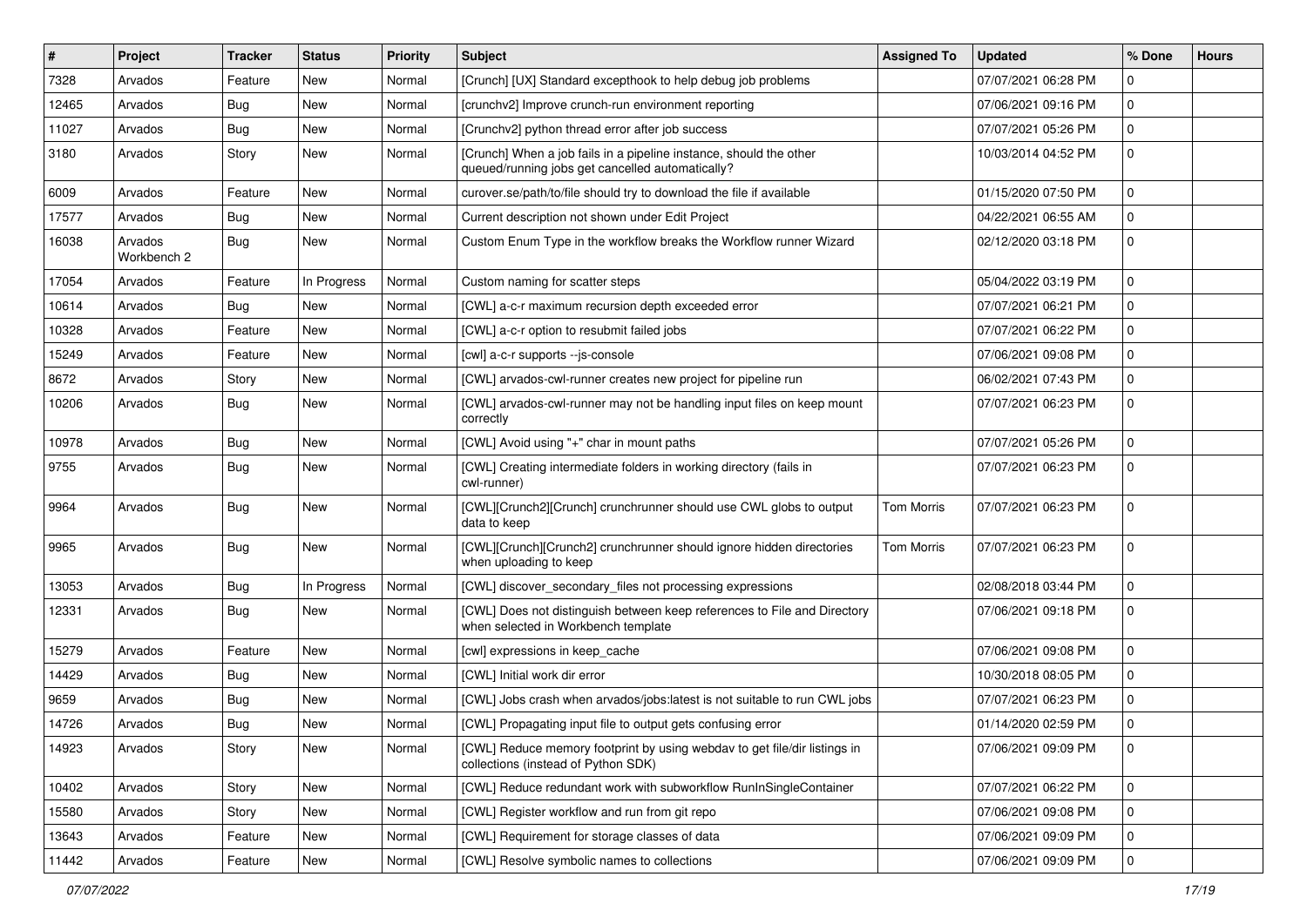| #     | Project                | <b>Tracker</b> | <b>Status</b> | <b>Priority</b> | <b>Subject</b>                                                                                                                | <b>Assigned To</b>  | <b>Updated</b>      | % Done      | <b>Hours</b> |
|-------|------------------------|----------------|---------------|-----------------|-------------------------------------------------------------------------------------------------------------------------------|---------------------|---------------------|-------------|--------------|
| 15535 | Arvados                | Story          | New           | Normal          | [CWL] Run from original CWL, not packed                                                                                       |                     | 07/06/2021 09:12 PM | $\Omega$    |              |
| 13252 | Arvados                | <b>Bug</b>     | New           | Normal          | [CWL] RunInSingleContainer requirement errors on DockerRequirement<br>even when no such requirement is specified              |                     | 03/03/2020 07:24 PM | $\mathbf 0$ |              |
| 19170 | Arvados Epics          | Story          | New           | Normal          | <b>CWL-Seek</b>                                                                                                               |                     | 05/31/2022 05:57 PM | $\Omega$    |              |
| 16011 | <b>Arvados Epics</b>   | Story          | In Progress   | Normal          | CWL support, docs, training, website                                                                                          |                     | 06/29/2022 02:09 PM | $\mathbf 0$ |              |
| 18988 | Arvados                | Feature        | New           | Normal          | [CWL] support singularity/docker hint to make debugging workflows easier                                                      |                     | 04/11/2022 06:29 PM | $\mathbf 0$ |              |
| 18311 | Arvados                | Bug            | New           | Normal          | [cwl] test 221 in the 1.2 conformance suite is failing on singularity                                                         | Peter Amstutz       | 07/05/2022 09:42 PM | $\mathbf 0$ |              |
| 18362 | Arvados                | Story          | New           | Normal          | cwltest results for Arvados produces badges which can be linked to from<br>commonwl.org                                       |                     | 11/10/2021 05:41 PM | 0           |              |
| 15692 | Arvados                | Bug            | <b>New</b>    | Normal          | [CWL] test_with_arvbox integration tests use tests inside image                                                               |                     | 07/06/2021 09:08 PM | $\mathbf 0$ |              |
| 17918 | Arvados                | Bug            | New           | Normal          | cwltool 'id' changes packing behavior                                                                                         | Peter Amstutz       | 07/05/2022 09:43 PM | $\mathbf 0$ |              |
| 10696 | Arvados                | Bug            | New           | Normal          | [CWL] Tries to run docker inside container where docker is not available,<br>gives IOError                                    |                     | 07/07/2021 06:21 PM | $\mathbf 0$ |              |
| 12345 | Arvados                | Feature        | New           | Normal          | [CWL] Use arv-put collection caching for file uploads                                                                         |                     | 09/27/2017 02:02 PM | $\Omega$    |              |
| 14030 | Arvados                | Feature        | New           | Normal          | [CWL] Use streamable flag as a hint to use keep output                                                                        |                     | 07/06/2021 09:09 PM | $\mathbf 0$ |              |
| 17005 | Arvados                | Bug            | New           | Normal          | CWL v1.2 Conformance test 83 failed twice on the new Arvados<br>Playground                                                    |                     | 10/14/2020 04:19 PM | 0           |              |
| 11515 | Arvados                | Feature        | New           | Normal          | [CWL] [Workbench] Support for copying/moving pipelines                                                                        |                     | 07/06/2021 09:22 PM | $\mathbf 0$ |              |
| 18697 | Arvados<br>Workbench 2 | Bug            | New           | Normal          | Cypress tests for federated scenarios                                                                                         | Lucas Di<br>Pentima | 07/05/2022 09:38 PM | 0           |              |
| 18279 | Arvados                | Bug            | <b>New</b>    | Normal          | Data Collection page on 2.3.0 rc2                                                                                             |                     | 10/20/2021 04:45 PM | $\mathbf 0$ |              |
| 16370 | Arvados                | Bug            | New           | Normal          | data collections from sub projects not listed in the workflow configurator                                                    |                     | 04/25/2020 12:12 PM | $\mathbf 0$ |              |
| 15197 | Arvados<br>Workbench 2 | Support        | New           | Normal          | [Data operation] Folders upload                                                                                               |                     | 12/31/2019 03:20 PM | $\Omega$    |              |
| 13978 | Arvados<br>Workbench 2 | Feature        | New           | Normal          | [Data operation] Outputs expiry (collection view)                                                                             |                     | 11/28/2018 08:31 AM | $\mathbf 0$ |              |
| 15023 | Arvados<br>Workbench 2 | Bug            | New           | Normal          | [Data operations] Adding no-predefined value                                                                                  |                     | 02/12/2020 02:57 PM | 0           |              |
| 14914 | Arvados<br>Workbench 2 | <b>Bug</b>     | In Progress   | Normal          | [Data operations] After adding a description on existing project "show full<br>description" is not visible until is refreshed |                     | 02/12/2020 02:57 PM | 0           |              |
| 15353 | Arvados<br>Workbench 2 | Feature        | New           | Normal          | [Data operations] Chooser supports browing/picking projects/collections on<br>federated clusters                              |                     | 12/31/2019 08:43 PM | 0           |              |
| 14743 | Arvados<br>Workbench 2 | Feature        | New           | Normal          | [Data operations] Collection versioning                                                                                       |                     | 06/26/2019 06:26 PM | 0           |              |
| 13778 | Arvados<br>Workbench 2 | Feature        | New           | Normal          | [Data operations] Details panel - activity tab                                                                                |                     | 07/03/2019 12:05 PM | $\pmb{0}$   |              |
| 14091 | Arvados<br>Workbench 2 | Feature        | In Progress   | Normal          | [Data operations] Filter project tree from projects that a resource cannot be<br>moved to                                     |                     | 12/31/2019 03:19 PM | $\mathbf 0$ |              |